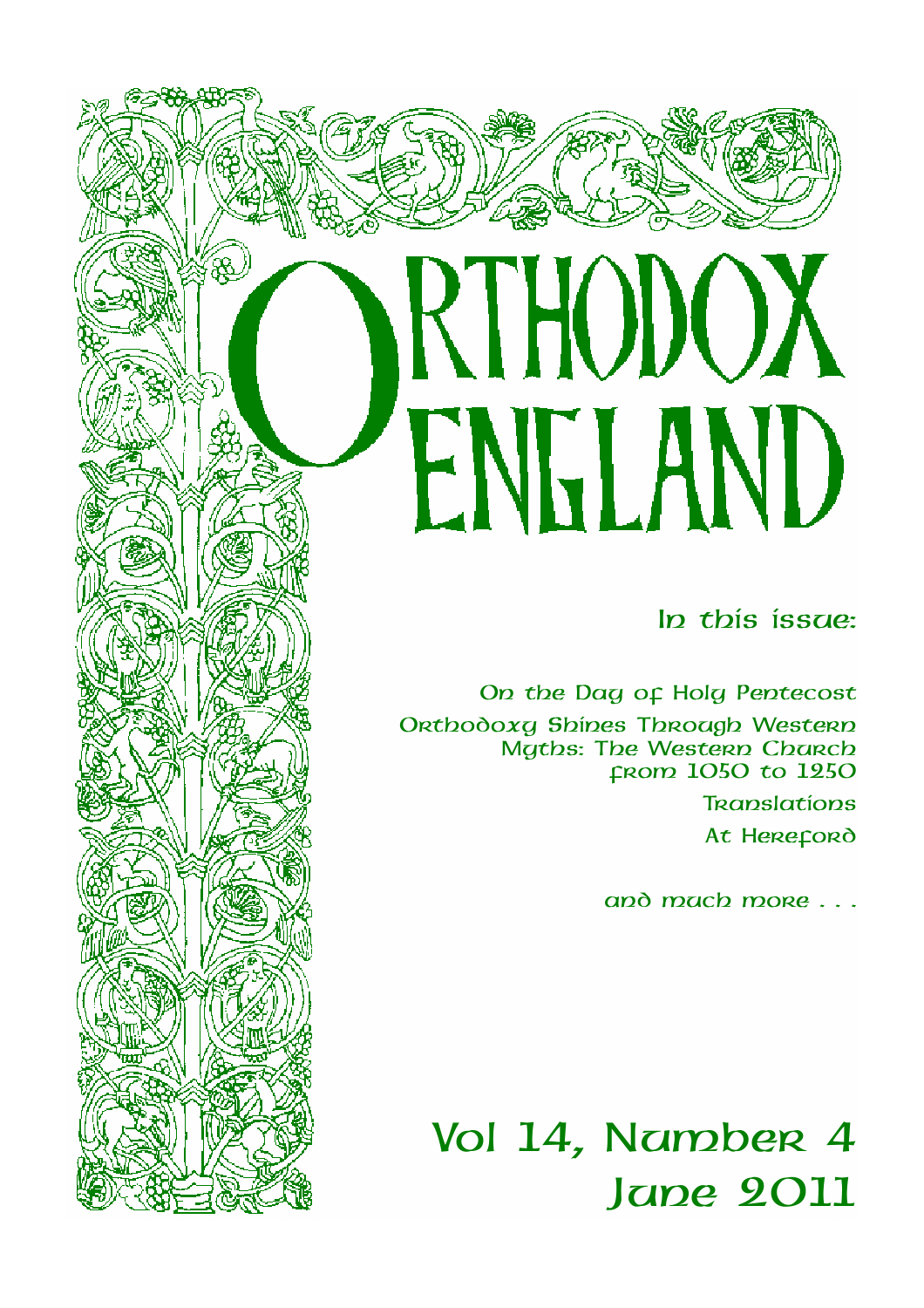# ORTHODOX ENGLAND VOL. 14 NO. 4 www.orthodoxengland.org.uk

 $\mathbf K$ 

# A Quarterly Journal of English Orthodox Reading

# **June 2011**

# **CONTENTS**

| From the Righteous Abbot Ælfric of Eynsham - On the Day of Holy Pentecost  3          |
|---------------------------------------------------------------------------------------|
| Orthodoxy Shines Through Western Myths (2)                                            |
|                                                                                       |
|                                                                                       |
|                                                                                       |
| Opinion Page: The Values of a Protestant Childhood Contradicted by Modern England  23 |
|                                                                                       |
|                                                                                       |

#### © ORTHODOX ENGLAND

Published with the blessing of the Very Reverend Mark, Archbishop of the Diocese of Great Britain and Ireland of the Church Outside Russia.

Fditor: Fr Andrew Phillips.

Art Work: Cadmund (Oaysign).

**Address:** Seekings House, Garfield Road, Felixstowe, Suffolk IP11 7PU, England.

Publication dates: 1 September, 1 December, 1 March, 1 June.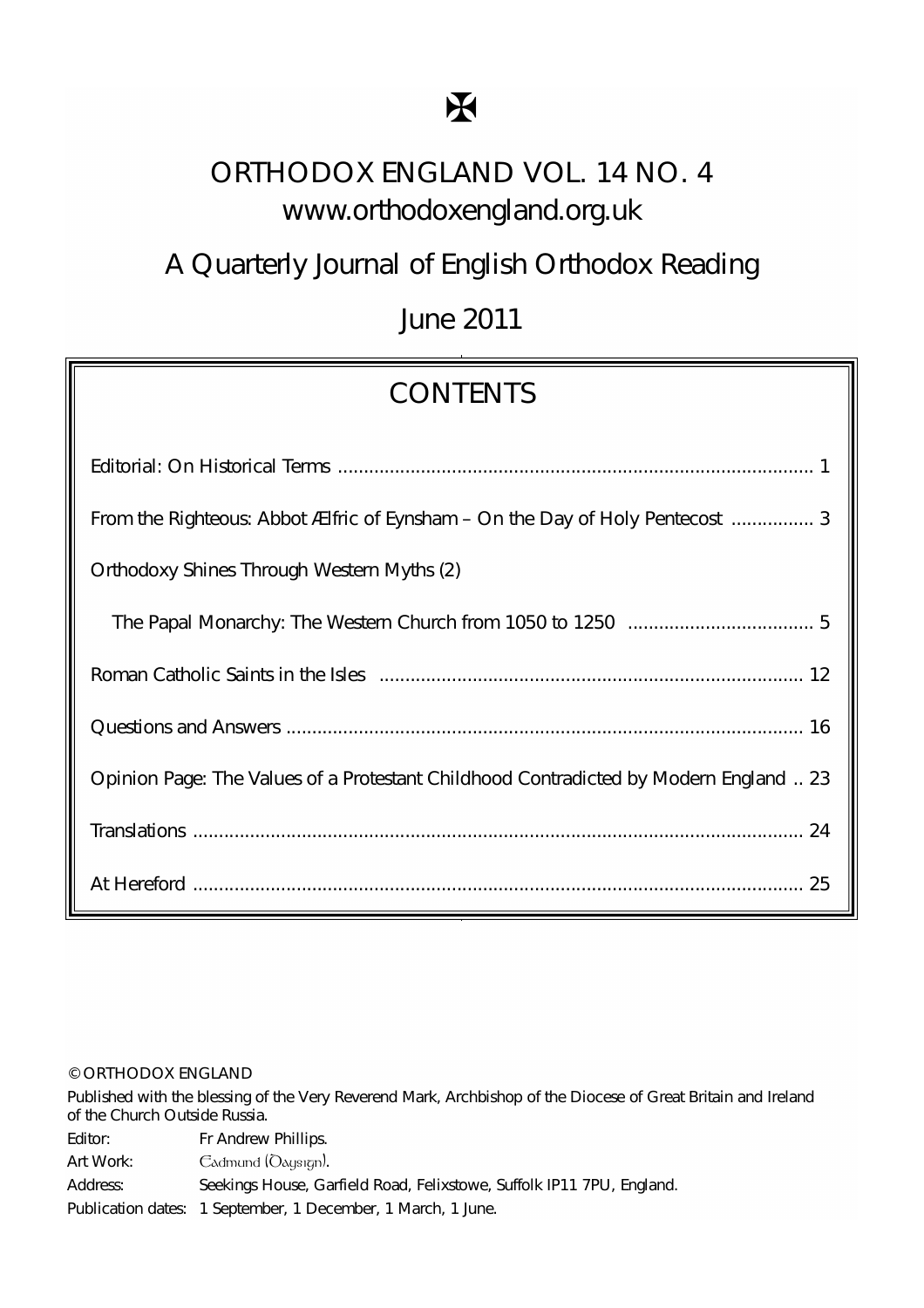# Editorial: ON HISTORICAL TERMS

 $S_{\text{eq}}^{\text{IN}}$  $\blacksquare$ INCE the history books were mainly written by Non-Orthodox, they contain all manner of errors, often unconscious, so brainwashed are their authors by their own ethnocentric propaganda. Here are a few guidelines for use in translating their errors into Christian language.

## **Anglo-Saxon = Early English/Old English**

The term 'Anglo-Saxon' is used by the Normanist historians of the Norman-founded British Establishment. In reality, the 'Anglo-Saxons' are the ancestors of the English and not of another race, which is why we call them 'Early English' or 'Old English'. It was the Normans who were another race and spoke a foreign language - as indeed they still do from their positions in the Establishment.

# **Byzantine = Roman/Christian**

The Byzantine Empire never existed. There was only the Roman Empire. Byzantium was a small, pre-Christian, pagan port, renamed as New Rome and later called Constantinople.

#### **Chri sti an – seeWestern Chri sti an bel o w**

**Dark**  $Ages = Pre-Schism/The Age of Saints$ 

Those who call the period of Western European history (and only Western European history) between 400 and 1000 'Dark' are talking about their own dark ignorance of it The 'Dark Ages' are the pre-Schism period of the history of Western Europe from about 400-1000. This period is also known as 'the Age of the Saints'.

# **Doctors** = **Church Fathers**

The self-important pretension of Western provincials can be seen in their assertion that there are 'Four Eastern Doctors' and 'Four Western Doctors'. These 'Doctors' are in fact Church Fathers. In calling the Fathers 'Doctors', i.e. mere intellectuals or teachers, is more or less to say that they were no more than pagan philosophers like Aristotle, Plato and Socrates. This is absurd.

The very many Church Fathers of 'the East' were (and are) of many different nations and wrote in many different languages, not only Greek, and they far outnumbered the Latins. (For example, we should recall that the whole of the Orthodox Faster service is Syrian, composed by St John Chrysostom

and St John of Damascus). Indeed, even the greatest 'Western' Fathers, St Irenaeus of Lyon (a Greek), St Justin Martyr (born in Palestine), St Hilary of Poitiers ('the St Athanasius of the West'), St Ambrose of Milan and St John Cassian (ordained deacon in Constantinople by St John Chrysostom) merely transmitted Orthodoxy to the Latins from the East.

As regards Blessed Augustine, he was rather a pious bishop, writer, philosopher and administrator, as was St Leo the Great (declared a 'Doctor of the Church' only in 1754), even in his famous Tome. (It must be said that St Leo, like St Innocent I, confined to Rome, often confused the local Church of Rome with the universal Church, on which they tried to impose local Roman customs). Blessed Jerome was a saintly translator and commentator and St Gregory the Dialogist was a bishop, hagiographer and missionary. After all, it was 'the East' where Christ lived and taught and where the Gospels and Faith were written down and defined. And all Seven Universal Councils took place in the 'East' for this reason.

# **Early Medieval = Pre-Schism**

The term 'medieval' was invented by neo-pagan Western historians, who divide history into ancient (pagan), inbetween and modern (neo-pagan). The part inbetween they call 'the Middle Ages' or, in Latin, '*mediæval'*. Since this period was marked by Christianity, the term 'medieval' has become a term which for them evokes hatred and condemnation. The term 'medieval' is meaningless outside Western Europe. 'Early medieval' is therefore pre-Schism, whereas after this early period we use the term 'post-Schism' or 'Roman Catholic'.

# **Eastern Orthodox = Christian**

In an attempt to pervert the meaning of Christian into heretical, anything authentically Christian has to be distanced and made exotic. By using the term 'Eastern Orthodox' for Christian, Western historians are clearly trying to distance themselves from the religion of Christ, Who Himself was in His human nature Asiatic and Eastern (although they do not like to recall this). Once they have made Christian into something as remote and exotic as 'Eastern Orthodox', they can then kidnap the term Christian and pervert it into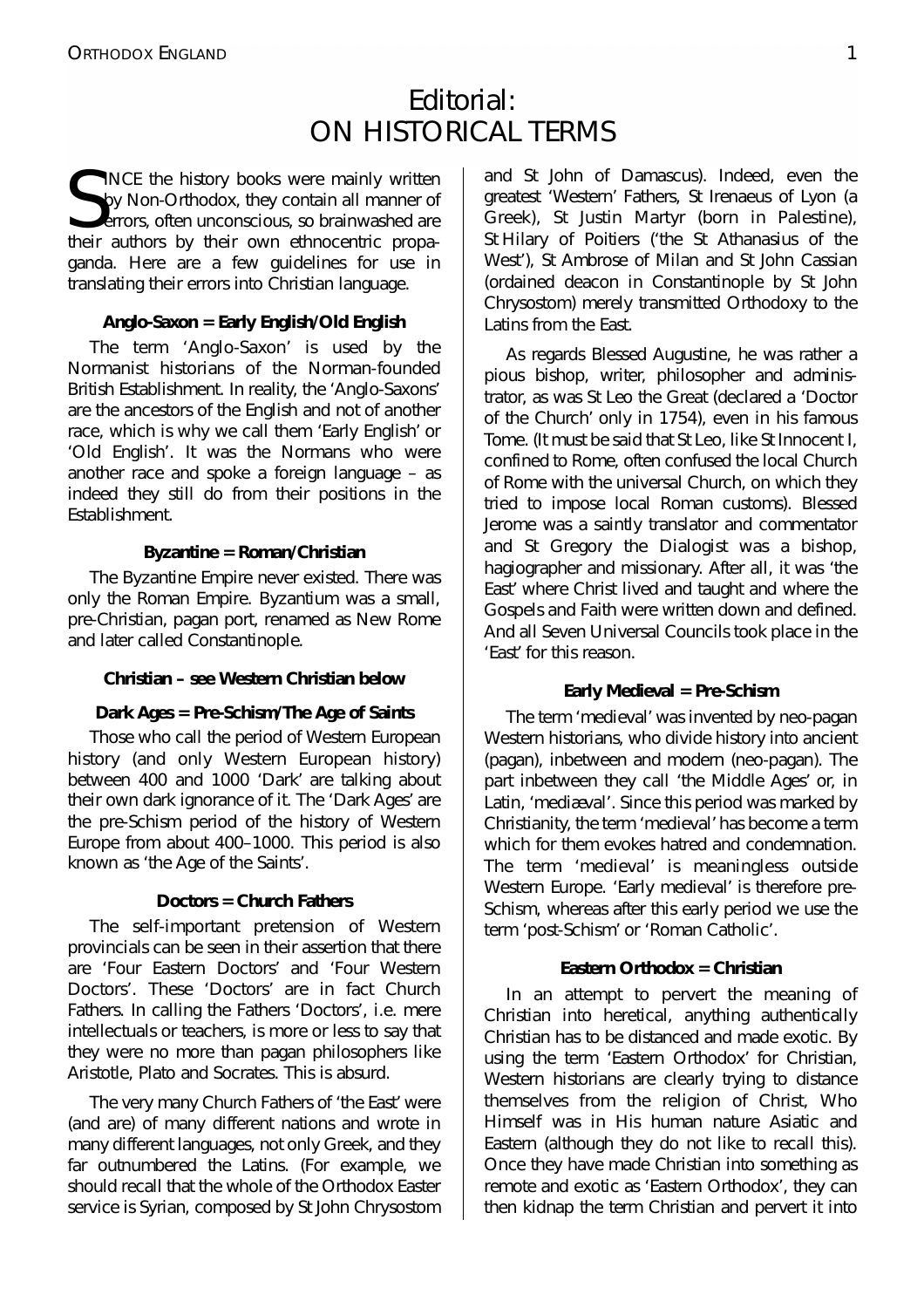something that applies to their own historical and cultural deformations

# **Eastern Roman = Roman**

In their self-important attempt to make out that the Roman Empire was divided into two equally important halves, heretical historians try to make out that the Roman Empire was only Western Roman. They overlook the fact that all the civilisation, theology, technical know-how and population were centred around New Rome, a city of half a million to one million, very large like many other Roman cities such as Alexandria. Antioch and Ephesus, which were also part of the ('Eastern') Roman Empire. The virtually deserted and provincial Old Rome had long been overtaken by other small Western towns like Milan and Trier. But even the largest towns in the Western provinces, which had been conquered by barbarians, only had a population of 25,000. Most were little more than villages, with populations of well under 5,000. The fact that some unimportant Western provinces of the Roman Empire were conquered by barbarians does not mean that the Roman Empire did not exist or became 'Eastern'.

# **Enlightenment** = Anti-Christian

Anti-Christian historians refer to the eighteenth century period of neo-paganism as the 'Enlightenment. This was the period that brought terrible wars and ended with the French Revolution, with its ensuing genocides and ten million dead. We would refer to it as 'the Endarkenment'.

# $O$  **rthodox** = **Christian**

Unfortunately, the word 'Christian' has been so abused that it often has to be replaced by the word Orthodox. Thus we speak of the 'Orthodox' Church and it means the Christian Church. Similarly, the term 'early Christian' means 'early Orthodox'.

# **Renai ssance= Neo-Paga n**

The French word 'renaissance' means rebirth and refers to the rebirth of paganism in Western Europe, largely in the fifteenth century.

# **The Fall of Rome = The barbarian takeover of some of the Western provinces of the Roman Empire**

Rome never fell, although in 1204 it was plundered by Western barbarians, who called themselves 'Catholics'. It then revived and carried on until 1453, when it was transferred to Moscow. Thus, despite being occupied again by Polish Catholics at the beginning of the seventeenth century and then by Western-educated atheists in 1917. Rome still exists as the Centre of authentic Christendom or World Orthodoxy.

# **TheWest = Anti -Chri sti ani t y**

The West has little concept of the Incarnation, concentrating, since it was founded in the late eleventh century, only on 'Jesus', the human nature of Christ Therefore they accuse real Christians of being 'erastians' or ' cæsaropapists', when in fact they are themselves anti-Christian, disincarnate papocæsari sts .

## **Theology = Theological Sci ence/Phi l osop hy/I deol og y**

Used outside its Orthodox sense, theology is a mere science or intellectual game of skill, which can be studied and taught by atheists and believers alike.

#### **Western = Hereti cal /Anti -Chri sti a n**

When the term 'Western' is not being used in its neutral geographical sense, it usually means heretical or anti-Christian. For example, historians speak of the crusades carried out by 'Western' sol diers.

#### **(Western) Chri sti an = Franki sh/Hereti cal /Anti -** Orthodox

In a similar way to the above, the word ' Christian' used outside its first millennium Orthodox sense (sometimes this is made clear by less ethnocentric and more sensitive historians by the use of 'Western Christian') usually means heretical. For example: 'The Christians invaded the Holy Land'. The Christians did not invade it, Christians had been living there since the first century, they were the natives. Moreover, they had been getting on peacefully with the Muslim newcomers. They rightly eyed the new 'Christians', whom they called 'Franks,' as barbarians.

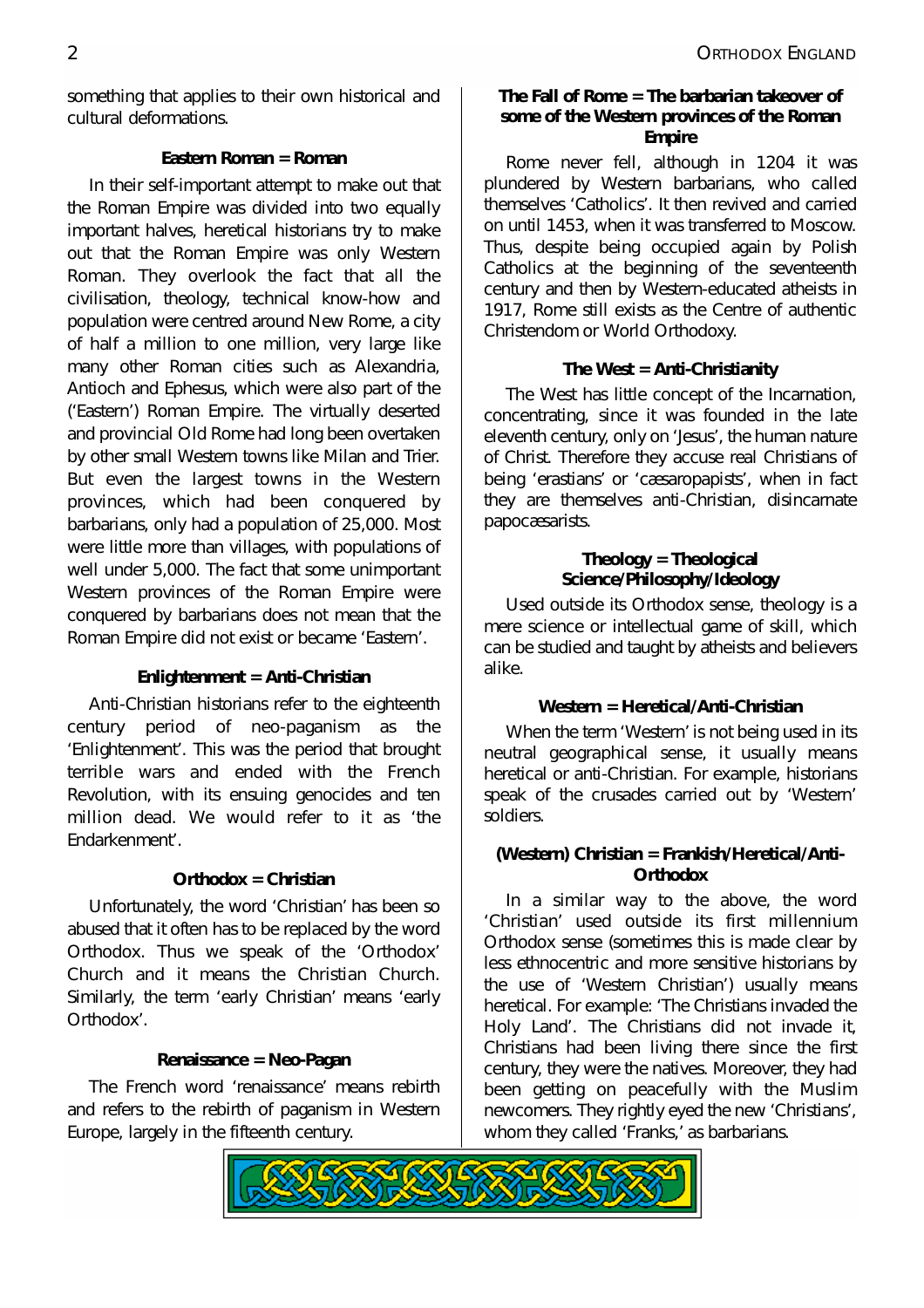# From the Righteous: Abbot *Ælfric* (*c.* 1000): ON THE DAY OF HOLY PENTECOST

LITTLE earlier in this reading you<br>
wer the apostles like fiery tongues<br>
and gave them knowledge of all languages. God heard how the Holy Spirit came over the apostles like fiery tongues and gave them knowledge of all languages: God had found the humble company worthy of what the proud host had long before lost. This had happened after Noah's flood, when giants had raised up a city and a tower so high that its roof reached the heavens (Gen. 11). At that time there was one language among all mankind and the work was begun against the will of God. So God scattered them, giving each worker an unknown language, so that none of them could understand each other's speech. They stopped building and went various ways all over the world. After this there were as many languages as there were workers.

Now again, on this day, through the coming of the Holy Spirit all languages became united and concordant, for the whole holy company of Christ's disciples spoke in all languages. What was even more wonderful was that when one of them preached in one language, it seemed to all who heard it as though he were speaking in his own language, whether they were Jews, Greeks, Romans Egyptians or of whatever nation those who heard the teaching might be. In this community their humility gained them this power and the pride of the giants gained shame.

The Holy Spirit appeared over the apostles with the appearance of fire and over Christ at His Baptism in the form of a dove. Why over Christ in the form of a dove? Why over the disciples of Christ with the appearance of fire?

Books say that doves are very meek, innocent and peaceful by nature. The Saviour is the Judge of all mankind, but He came not to judge mankind, as He Himself said, but to save it. If He had judged mankind when He first came to earth, who then would have been saved? But He did not want to condemn sinners by His coming but to gather them into His kingdom. First, He wanted to direct us with gentleness, so that afterwards He could preserve us at His judgement. Therefore the Holy Spirit was seen in the form of a dove above Christ because He lived in this world in meekness innocence and peace. Neither did He cry out, nor



*Pentecost: an icon from the Æthelwold Benedi cti ona l*

was He inclined to bitterness, nor did He stir up strife, but He endured man's wickedness in His meekness. But He who for the sake of the conversion of sinners was mild at His first coming, will judge the careless strictly at His second comina.

The Holy Spirit was seen as fiery tongues above the apostles. This meant that they burned to do God's will and preach God's kingdom. They had fiery tongues when they preached the greatness of God with love, so that the hearts of the heathen, which had become cold through lack of faith and fleshly lusts, might be kindled to fulfil the heavenly commandments. If the Holy Spirit does not teach a man's inward mind, the words of the preacher that are proclaimed outwardly will be vain. It is the nature of fire to consume whatever is near it. So shall do the teacher, who is inspired by the Holy Spirit, extinguishing every sin in himself and then in those in his care.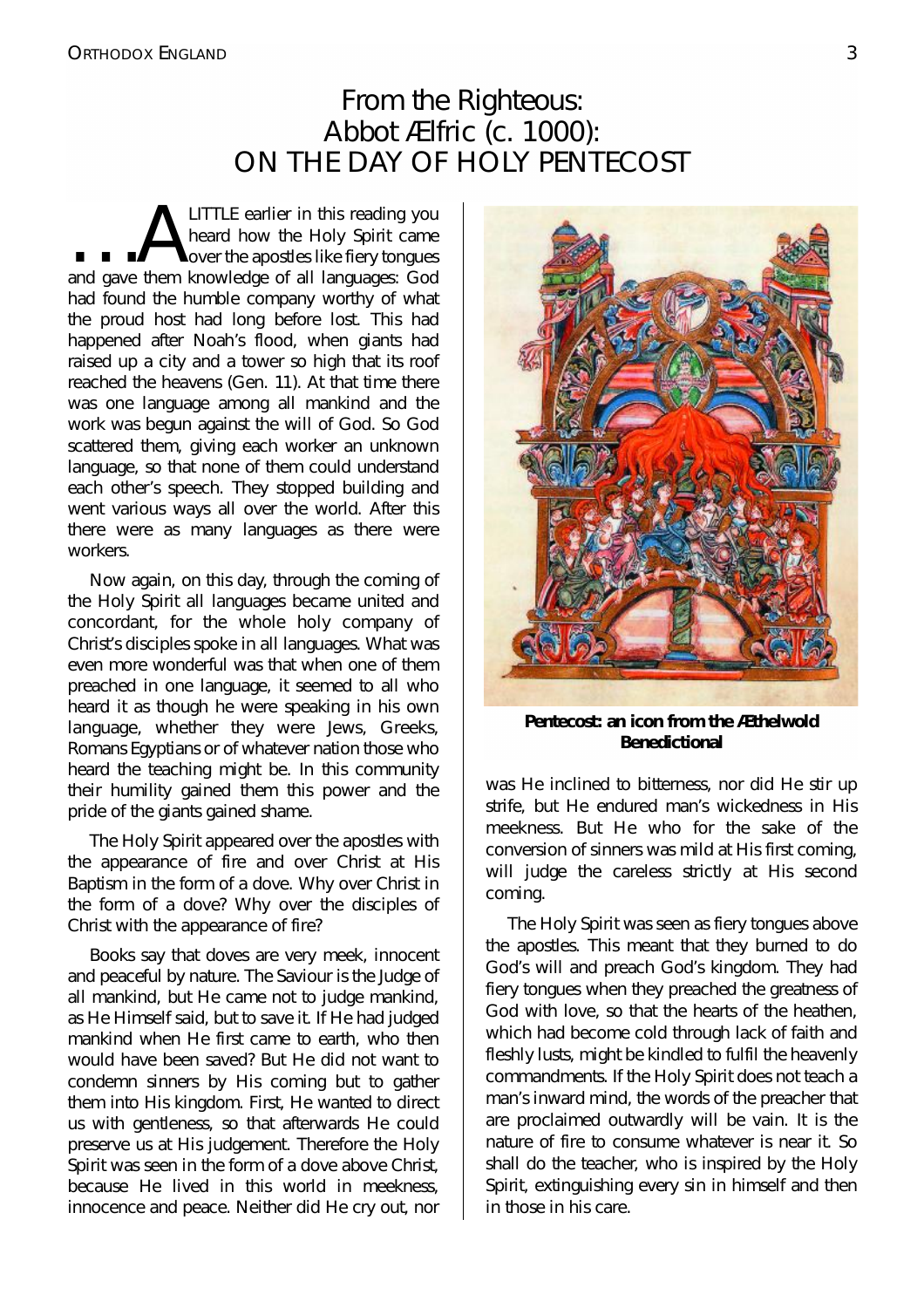The Spirit was revealed in the form of a dove and with the appearance of fire, for He causes those whom He fills with His grace to be meek in innocence, but burn to do the will of God. Meekness without wisdom is not pleasing to God, nor wisdom without meekness. As it is said of the blessed Job - he was meek and righteous. What is righteousness without meekness? Or what is meekness without righteousness? But the Holy Spirit, who teaches both righteousness and meekness, is revealed both as fire and as a dove, for He causes the hearts of those whom He enlightens with His grace to be meek through innocence and kindled by love and wisdom. God is, as Paul said, a consuming fire (Heb. 12, 29). He is a fire unspeakable and invisible. Concerning that fire the Saviour said: 'I am come to send fire on earth and what will I, if it be already kindled'. (Lk. 12, 49). He sent the Holy Spirit on earth, and by His inspiration he kindled the hearts of earthly men. So burns the earth, when the earthly man's heart, which before was cold through fleshly lusts, is kindled to the love of God

The Holy Spirit is not the same in his nature as He was seen, for He is invisible, but, as we said before, He appeared as a dove and as fire, as a sign. He is called *Paraclitus* in Greek, that is, Comforting Spirit, because He comforts the sad who repent of their sins, giving them hope of forgiveness and relieving their sorrowful minds. He forgives sins and He is the path to forgiveness for all sins. He gives His grace to whom He wills. To one man He gives wisdom and eloquence, to another good knowledge, to another great faith, to another power to heal the sick, to another prophetic power, to another discernment of good and evil spirits, to another He gives divers tongues. to another interpretation of various sayings.

The Holy Spirit does all these things, distributing to everyone as to Him seems good, for He is the Almighty Worker, and as soon as He enlightens the human mind, He turnsit from evil to good. He enlightened the heart of David, when in his youth he loved the harp, and made him to be a psalmist. There was a cowherd called Amos, whom the Holy Spirit turned into to a great prophet Peter, whom the same Spirit of God turned into an apostle, was a fisherman. Paul, whom He chose as a teacher of all nations, persecuted Christians. Matthew, whom He turned into an evangelist, was a taxman. The apostles dared not preach the true faith for fear of the Jews, but after they had been fired by the Holy Ghost,

they despised all physical tortures and fearlessly preached the greatness of God.

The dignity of this day is to be celebrated because Almighty God, that is the Holy Spirit Himself vouchsafed to visit the children of men at this time. At the birth of Christ, the Almighty Son of God became man, and on this day the faithful became gods, as Christ said: 'I said, Ye are gods and all of you are children of the Most High' (Ps. 81, 6). The chosen are children of God, and also gods, not by nature, but through the grace of the Holy Spirit. One God is by nature in three persons, the Father, and His Son, that is, His Wisdom, and the Holy Spirit Their nature is indivisible, ever existing in one Godhead.

Nevertheless, the same has said of His chosen: 'Ye are gods'. Through Christ's human nature, we were redeemed from bondage to the devil and through the coming of the Holy Spirit we were made gods. Christ took on human nature at His coming and we took on God through the visitation of the Holy Spirit. He who has not in him the Spirit of God is not God's. Everyone's works show what spirit leads him. The Spirit of God always leads to holiness and goodness, the spirit of the devil leads to sins and deeds of wickedness.

The Holy Spirit came over the apostles twice. Christ blew the Holy Spirit onto the apostles before His resurrection, saying: 'Receive ye the Holy Spirit ( $\ln$ . 20, 22). Again, on this day, the Almighty Father and the Son sent the Spirit to the faithful company dwelling in this world. Jesus blew His Spirit onto his disciples as a sign that they and all Christians should love their neighbours as themselves. Then, as He had promised, He sent the Holy Spirit from heaven, so that we should love God above all else. The Holy Spirit is one, though He came over the apostles twice. So also there is one love and two commandments, that we should love God and men. But we should learn from men how we may come to the love of God, as John the apostle said: 'He that loveth not his brother, whom he hath seen, how can he love God, whom he hath not seen? (I Jn. 4, 20) ...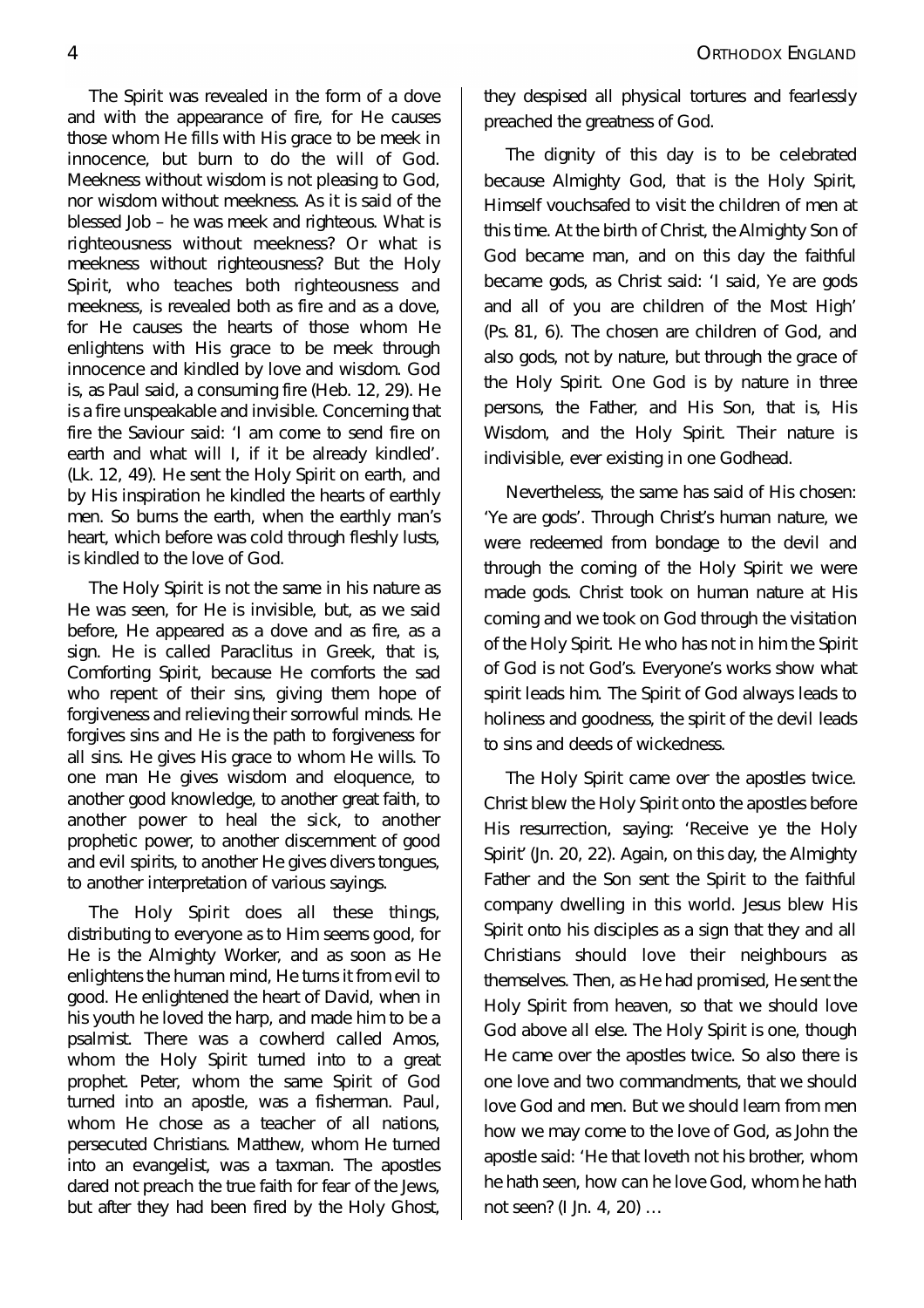# Orthodoxy Shines Through Western Myths (2) THE PAPAL MONARCHY: THE WESTERN CHURCH FROM 1050TO 1250

Christ left to Peter to govern not only the whole church but also the whole world.

*Pope Innocent III* ( $\equiv$  1216)

Once, kings and emperors, dukes, counts and officers, valiant knights of theirs, governed the land. I see the clergy stand in the lords' places, traitors and thieves who have hypocrites' faces.

*Peire Cardenal, troubadour (* $\div$  *c. 1278)* From the Fronti spiece of *The Papal Monarchy* 

# **Introduction**

**O** LDER Western scholarship on Church history is not generally of much use to Orthodox. Most of it is simply anti-<br>Orthodox and therefore anti-authentic Christianity LDER Western scholarship on Church history is not generally of much use to Orthodox. Most of it is simply antieven openly boasting of its 'Judeo-Christian' and not Christian civilization. The anti-Orthodox prejudices of such scholarship, when it mentions Orthodoxy at all, come simply from the fact that history is 'written by the winners', and even despite the First World War, up until the Second World War most Western scholars thought that the West had won.

It is different today, when the near-millennial crimes of the West are visible to all and nobody any longer listens to the voices of ecclesiastical institutions which moulded the last thousand years of Western history - they are clearly compromised. Interestingly, contemporary secular scholarship, which in its janorance of Orthodoxy cannot in any way be accused of being pro-Orthodox, is an excellent source for Orthodox to understand what went wrong with the West. We can understand how, by renouncing the Orthodox Christian Faith in its anti-Trinitarian and anti-Christic *filioque* heresy, its former Church became a series of -isms, Catholicism, Protestantism, Lutheranism, Calvinism, Anglicanism etc, which have bred modernday secularism and will eventually lead to the end of the world.

In the following article, the second in a series taken from various works of secular scholarship, we have selected extracts from The Papal

*Monarchy: The Western Church from 1050 to* 1250 (The Oxford History of the Christian Church) by Professor Colin Morris. These abundantly illustrate the post-Orthodox deformations of Western culture which began with the spread of the new *filioque* culture behind the Papacy.

Although ominously threatened for nearly three centuries before under Charlemagne, these deformations were not definitively implemented until the eleventh century. The date of 1054 is thus seen to be symbolic of the very real spiritual fall which took place in Western Europe in the eleventh century. In the year 1000, the fall had by no means been certain. In 1054 it was. And it is that fall which has defined the subsequent history of not just Western Europe, but the whole world. But let the learned professor speak.

# **On the General Changes in the former Western Church from 1050 on**

#### **From pages 2-3:**

All this... makes it appropriate to speak of papal monarchy as a special feature of the centuries after 1050.

The beginning of the period is easy to define. Although much use was made of earlier precedents, the elaboration of the rhetoric of papal monarchy scarcely began before the middle of the eleventh century, and was then rapidly developed in the circle of Gregory VII (1073–85). There is no similarly clear terminal date.

What we are seeing is the making of Christendom in its later form, for there are innumerable institutions and attitudes which did not exist in 1050, but which by 1250 were firmly established and remained characteristic of modern history. Among them were the birth of theology as an academic discipline, the inquisition, central di rection of the affairs of the regional churches, the growth of the friars, prince-bishops, diocesan records, chivalry, the crusades, regular confession and the elevation of the host ... whereas to go back before 1050 is to enter a region which is by comparison alien to our own. To historians who worked in a culture where the ideal of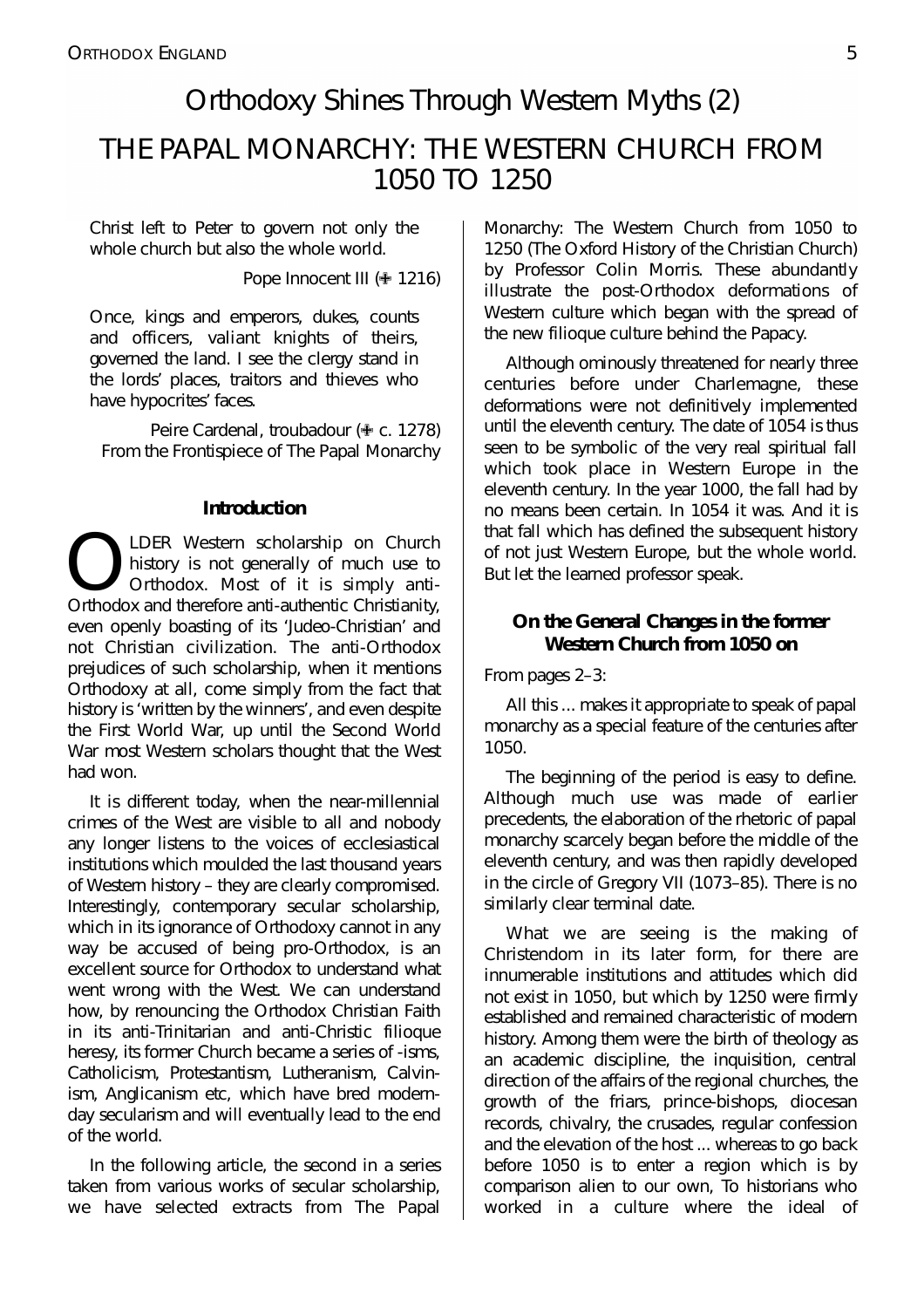Christendom was still vital, these developments came to appear inescapable and to Catholic scholars they appeared also right.

# *From page 9:*

The second half of the eleventh century was a particularly decisive time in the history of the church. To mention only three of the more important devel opments, the popes emerged as the leaders of an international reform movement in western Europe; they became involved in a dispute with the empire whose effects were to be longlasting; and they directed the military efforts of Christendom against Islam, most notably in the First Crusade. The papal reform movement, the investiture contest and the crusades went far beyond previous precedents for papal activity, and were to have a profound impact upon the future history of the church.

# From pages 32-33:

The dignity of the church of Rome rested, in the eyes of contemporaries, on its standing as the shrine of the apostles... The foundation-texts of the Roman Church were the promises given by Christ to Peter, with power to bind and loose, but these were not generally regarded as giving jurisdiction over all other churches. Is dore had taught that the powers of Peter had been conferred on all the apostles, and his teaching was quoted at the synod of Arras in 1025. In line with this, Burchard of Worms declared that the order of bishops had begun with Peter, so that Rome was to be reverenced as the first see and enjoyed a primacy among bishops; but its bishop could not properly be termed chief of the bishops or their prince.

There was before 1050 no very clear statement of a programme, and no co-ordination of the reforming endeavours by an authority which could champion them throughout western Europe. These were provided only by the dramatic change within the Roman Church after the intervention of Henry III in 1046. The implementation of the programme, moreover, could take place only in the context of developments in society as a whole, which were only beginning in the middle of the el eventh century ...

# From pages 79-82:

In the middle of the eleventh century, there were many signs of dissatisfaction with the prevailing conditions within the church ... What could not have been foreseen was the scale of the offensive, its suddenness, the coherent ideology

which was developed to support it, and the decisive impact which it was to have on the whole history of the western church. In the course of twenty-five years, the popes began to intervene vigorously in the affairs of other churches and became the leaders of an international reform movement.

In looking for an explanation of what was to happen, we need keep in mind some much more general considerations. One is the coexistence of several currents of reform in the middle years of the eleventh century.

The sudden leap forward within the generation after 1046 was the consequence of the take-over at Rome by a group of enthusiastic reformers; and that in turn was made possible by the existence of special political circumstances in Italy which allowed leaders from outside to be imposed by imperial authority, and then to sustain themselves control against the power which had originally placed them there.

There was, first, a series of overlapping initiatives, in various parts of Europe and different sections of the church, which had become apparent before 1050 and thereafter made steady progress.

# *From page 86:*

The future character of the reforming papacy was determined by the next pope, that *papa mirabilis* Leo IX. Perhaps few elements in his policy were completely new, but he implemented it with a force and vision which in a few short years changed the character of the Roman Church and its standing in western Christendom ... In his five years in office he held eleven or twelve synods which issued canons against simony and clerical marriage, and reasserted the validity of canon law and the necessity of the canonical election of bishops. Contemporaries were struck by his conviction of the international responsibility of the Roman Church, which was vividly expressed in his travels in 1049 in northern Italy, Germany, and France and in the synods of Reims and Mainz in the autumn of that year.

# *From page 91:*

Peter Damian, who was far from being an uncritical admirer, nicknamed him (the future Pope Gregory VII) 'holy Satan'.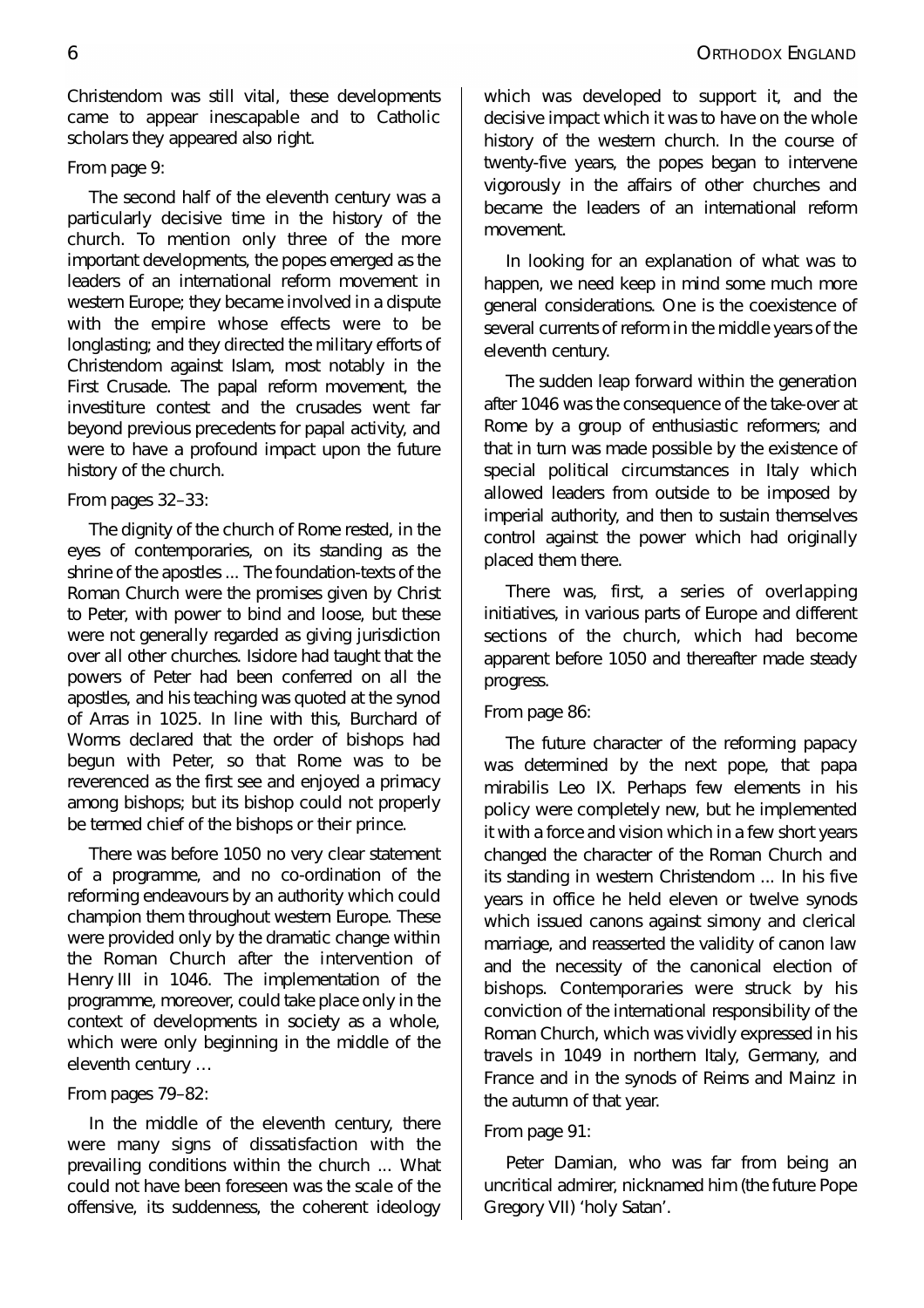# **Papocæsarism: The Militarization of the former Western Church, asi tbe comes a** State.

## *From page 144-146:*

Even within Europe, the clergy had been obliged to accept warfare as a fact. Blessings of arms can be found from the tenth century onwards, and it is probable that at the time of the conversion the priests of the new religion had taken over from the old the function of protecting weapons from evil magic by appropriate rituals ... The failure of the central authority to maintain order in large parts of Europe, and most notably in France, left bishops with no real alternative but to defend themselves, and the movement towards the militarization of bishops' households was very general in the eleventh century. It was said of Bishop Wulfstan of Worcester (1062-95), the last surviving Old English bishop, that he was obliged to fill his court with knights as the Norman king and bishops required ... The arrival of the reforming party in control of the Roman Church, was, in this, as in so many respects, an important turning-point because 'the church reformers were the very men who stood for the idea of holy war and sought to put it into practice'.

Ecclesiastical contingents were a particularly important element in German armies, and Leo IX, who had already been engaged in the service of Henry III as bishop of Toul, would not have found his Norman campaign as strange as some contemporaries did. There were also more fundamental reasons of ideology. The reformers assumed that they had a duty of leadership within Christendom. Far more than in the previous Peace of God movement, they were prepared to do what the lay power had left undone, and if necessary to challenge rulers who obstructed their reforms. Leadership of this type necessarily involved decisions about the use of force, which was so fundamental a part of the duties of government. A further reason was the profound conviction of the papal reformers that God was calling them to restore right order in Christian society. For clergy, this meant the ending of simony and a celibate life in community; for the aristocracy, it meant to put their swords at the disposal of God and the Roman Church. The devout warrior now stood beside the holy priest in the attainment of a church which would be free, catholic, and chaste: the first clear statement of the duties of the Christian knight is to be found in the extreme Gregorian Bonizo of Sutri.

The first striking manifestation of the new papal militarism was the expedition of Leo IX against the Normans in 1053. Its aim was to defend the terri tories of the Roman Church and to protect the population against Norman savagery, and it was undertaken after an appeal to Henry III had failed to persuade the emperor to repress the Norman

menace. The personal participation of the pope shocked some contemporaries, including Peter Damian, and Leo himself was worried about what he had done, especially after the disastrous defeat at Civitate. He was reassured, his biographer tells us, by a vision of the fallen in heaven, where they were placed in the ranks of the martyrs. Subsequent popes used force to secure their control of the Roman countryside, and the growing spirit of militarism may be seen in the practice of Alexander II in sending the banner of St Peter as a sign of approval of a campaign. It is true that there are some questions about the despatch of these banners, but it is likely that they were sent to Erlembald, the Patarine leader at Milan, in 1063, to Roger of Sicily in the same year, to the leaders of the Barbastro campaign in Spain in 1064, and to William of Normandy for his invasion of England in 1066. There are reasons for thinking that Hildebrand was the inspirer of this policy, which he continued as Gregory VII in orchestrating the opposition to Henry IV, encouraging armed resistance by the princes, and associating his sympathizers in the ranks of the 'militia of St Peter'. The phrase is very rare before Gregory, and the concept a military fellowship of those who are sworn to implement papal policy, was totally new. Gregory was militarizing the traditional idea of the ' faithful', and seeing the fideles, not indeed as vassals, but as warriors in St Peter's service. Historians of the crusades have often noticed the way in which in the thirteenth century the idea was deflected for use in western Europe against the enemies of the Roman Church. This did indeed happen, as we shall see later, but in a sense it was a return to the origins of the movement, for the eleventh-century popes employed armed force against their European enemies before they directed it against the infidels elsewhere.

At the same time the idea that warfare should be undertaken in the service of God against the unbeliever was becoming more generally accepted.

#### *From page 484:*

While the popes were sponsoring expeditions to recover Jerusalem, they were also directing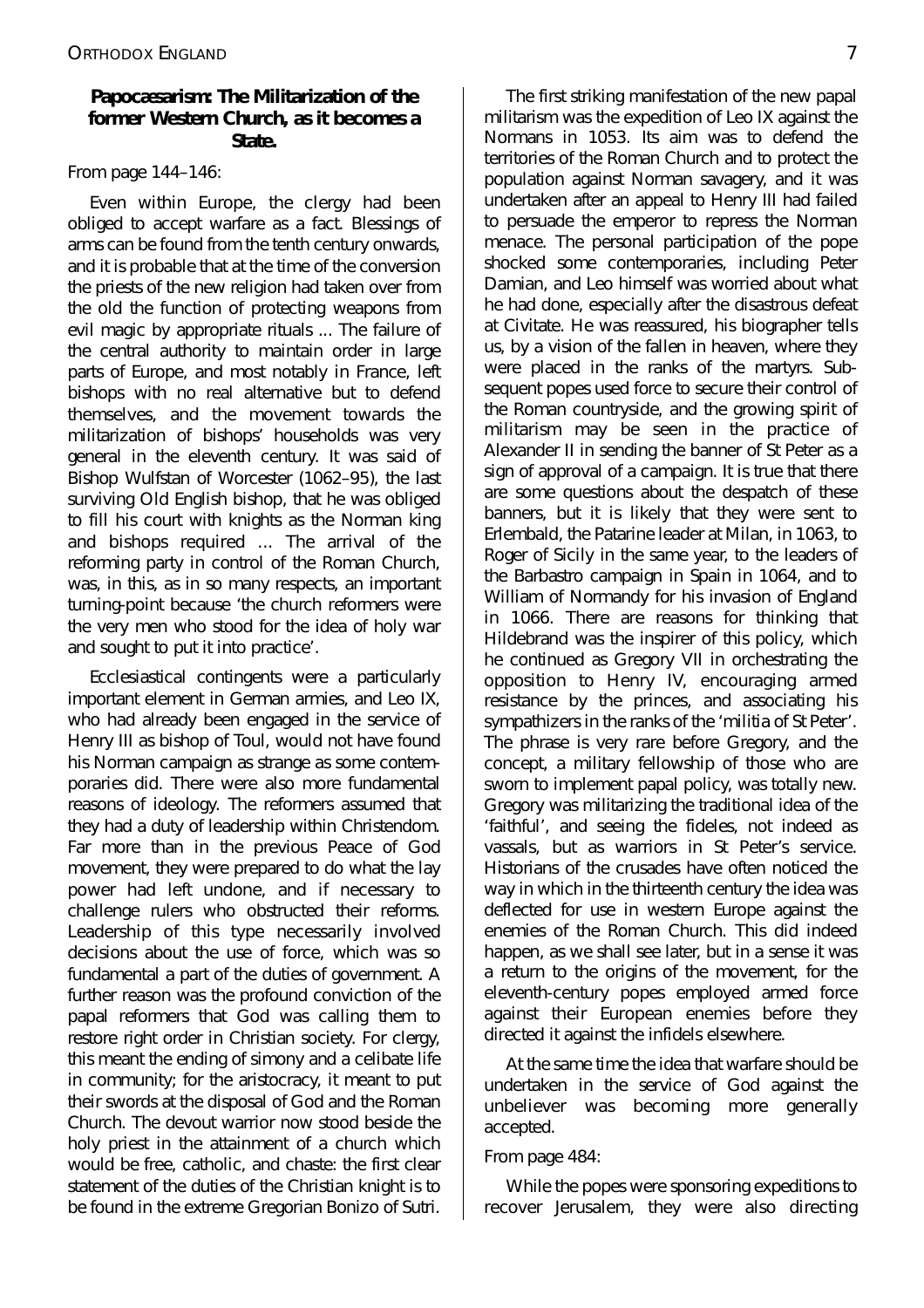crusades against a variety of enemies, including Greeks, heretics, and political opponents in Italy. The crusade against Christians has often been seen as a new phenomenon which, by alienating public opinion, led to the discrediting of the movement as a whole. This view must be formulated with some care, because there was nothing new about the use of warfare against the enemies of the church within western Europe. The campaign of Leo IX against the Normans and the use of 'knights of St Peter' by Gregory VII had been precedents for the First Crusade, so that it might almost be said that the war against Islam was a by-product of the holy war at home.

#### From page 488:

The position of crusading within the western church during the first half of the thirteenth century was paradoxical. Crusades had never before been so prominent in papal policy or Christian consciousness. Historians have supposed that widespread disillusionment with crusading arose because of persistent failure, the increasing weight of taxation required to support expeditions, and resentment against the political misuse of the movement Certainly, this became a commonplace of satirists' complaints

Rome, to Saracens you turn the other cheek. All your victims are Latin or else Greek. In the pit of hell, Rome, is your true location, Sitting in damnation.

God knows I want none Of your pilgrims' dispensation If their stated destination Is at Avignon!

Rome, you understand That my words are biting, Since with tricks against Christians you are fighting.

Tell me in what text do you find it written, Christians should be smitten? God, you who are true bread for us every day, Bring down what I pray On the Romans' head.

# The Crusades: The Roots of Hitler's anti-Jewish policies

#### From page 355:

... dark clouds were already gathering, dark enough for many historians to date the beginning of the continuous persecution of Judaism to 1096. There were problems of two kinds. One was a

change in the social and political position of the Jews. They began to acquire a special and very unpopular function: that of moneylenders. The mid-twelfth century, with its growth of the money economy, saw an increasing need for loans; it was also the time when usury, understood in a very extended sense, was being prohibited to laymen as well as to clergy. It was therefore convenient to have a group of licensed usurers whose activities were not restrained by law. Deuteronomy 23: 19-20 had prohibited lending at interest to a brother, but permitted it to a foreigner.

The inevitable beginning of Protestantism, as an immediate movement of protest against the eleventh-century transformation of the Church in the West into a State.

#### From page 342-43:

Tanchelm of Antwerp (died c.1115) provides us with a good example of a Gregorian who became a threat to the hierarchy. He seems to have begun in the service of a Gregorian sympathizer. Count Robert II of Flanders, and his message was rigorist 'He said that the efficacy of the sacraments proceeded from the merits and holiness of the ministers ... This blasphemer urged the people not to receive the sacraments of the body and blood of Christ and not to pay their tithes to the ministers of the church'. Our sources add that Tanchelm took to demagogic excesses, including golden raiment, a large armed escort, ceremonies of marriage to the Virgin, and the distribution of his bath water to drink, but these stories (even if true) can be paralleled from other popular preachers, and they do not prove that his teaching was bizarre'. Another teacher with an anti-sacramental message was Henry of Lausanne, a former monk and a man of some learning. In 1116 he came to Le Mans where in the absence of its scholarly Bishop Hildebert, he 'tumed the people against the clergy with such fury that they refused to sell them anything ... and treated them like gentiles and publicans. At this stage, Henry may have simply been an anticlerical reformer like Erlembald of Milan before or Arnold of Brescia after him, but more radical views were beginning to circulate in southern France, where Pope Calixtus II at the council of Toulouse in 1119 condemned those who 'reject the sacrament of the body and blood of Christ, the baptism of children, the priesthood and other ecclesiastical orders, and condemn the ties of legitimate matrimony'.

Henry of Lausanne, having been expelled from Le Mans, preached in a series of southern cities,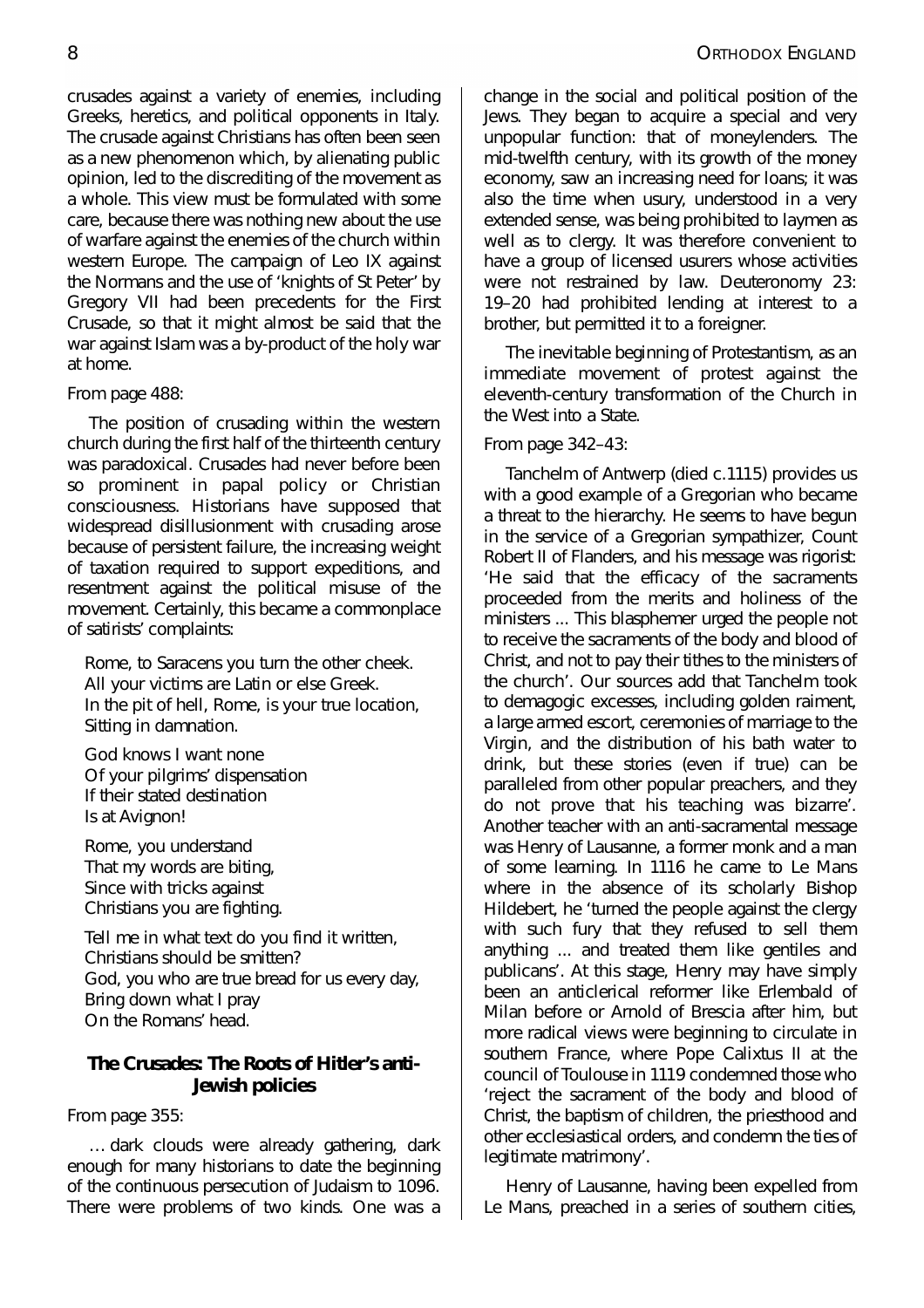#### ORTHODOX ENGLAND 9

and we last hear of him Toulouse in 1145. By this time his teaching was similar to condemned at the council. He may have been influenced in a more radical direction by Peter of Bruis, the priest of a country the Hautes-Alpes who was expelled about 1119 and for the next twenty years preached in southern France until he was burned, apparently in a popular tumult. Peter rejected infant baptism, the mass and prayers for the departed. He recognized that Christ offered mass before his Passion, but held that he had made no provision for its continuance; and he taught that it was wrong to reverence the cross, which was the shameful instrument of Christ's suffering. By this time the threat of unorthodox teaching had come serious enough to require attention, and the first substantial treatise against it, Contra Petro**brusiatios** was composed by Peter the Venerable about 1139, to be followed a few years later by a preaching Campaign by Bernard of Clairvaux.

The source of these new ideas was partly the improving level of education, which made it possible for clergy to make up their own minds about the meaning of the Scriptures and to apply rigidly the Gregorian policy of condemning the sacraments of unworthy ministers and glorifying the poverty of the apostolic church. It was paradoxically easy to move from an ultra-Gregorian position to the denial of hierarchical authority when this was perceived as failing in its duty of uprooting simony.

# **The Origin of the Modern State as a reaction**  $to$  eleventh-century Papism

#### From page 553:

The word state (status) was still not normally used in the modern sense, although it does occur about 1228 ... The growth of these new political entitles has been seen as a reaction to ecclesiastical claims: 'the Gregorian concept of the church almost demanded the invention of the concept of the state'.

# **Papal Power fi l tersdown i nto the Cl ergy: The Beginning of Clericalism**

#### *Frompage1 72:*

The price paid for these limited and ambiguous successes was the creation of a series of rifts within the common culture of Christian Europe. It is a curious paradox that the very period which saw the adoption of 'Christendom' as a standard expression also saw the disruption of its post-Carolingian inheritance. The separation of clergy from laity was a major feature of the reforming programme ... If the traditional dating of the schism between the Latin and Greek churches to 1054 is an oversimplification, the events of that year critically worsened relations just when Christian unity was going to be required in face of the revived threat of Islam in the cast and the First Crusade, whatever Urban II's intentions, further ieopardized the mutual understanding of the two great traditions.

# **TheE vi l sofCompul soryCl eri c al Cel i bacy**

#### From pages 28-29:

Notmany people in the year 1000 thought there was much wrong with clerical marriage, but it had certainly become more prominent than before, with the appearance of married canons in major churches, the growing number of local churches served by married priests, and the tendency for son to succeed father in them

#### *From page 540:*

The campaign against clerical marriage had undoubtedly reduced the number of married priests, perhaps almost to vanishing point, but in consequence it had produced a great deal of sexual immorality. When Archbishop Odo of Rouen visited the deanery of Eu in January 1249, he found eight priests who were reputed to be incontinent. Several of them were suspected of having relations with more than one woman, while the rural dean, appropriately to his higher status, was having an affair with the wife of the knight of the village. There are plenty of similar reports, and the impression is confirmed in detail by the visitation records from Kent in 1292. The opponents of the Gregorian reform seem to have been right in their pessimistic prophecies about the result of denving marriage to the clergy; indeed, people were still making the same complaints against Innocent III:

*Non est Innocentius, immo nocens vere qui q uod Deus d ocui t, studet ab ol ere; jussi t eni m d omi n us femi nas habere, sed hoc noster ponti fex jussi tprohi bere.* 

Innocent by name, but not innocent in deed, trying to abolish rules which God has decreed. For the Lord provided a woman for a man, but it's been prohibited by a papal ban.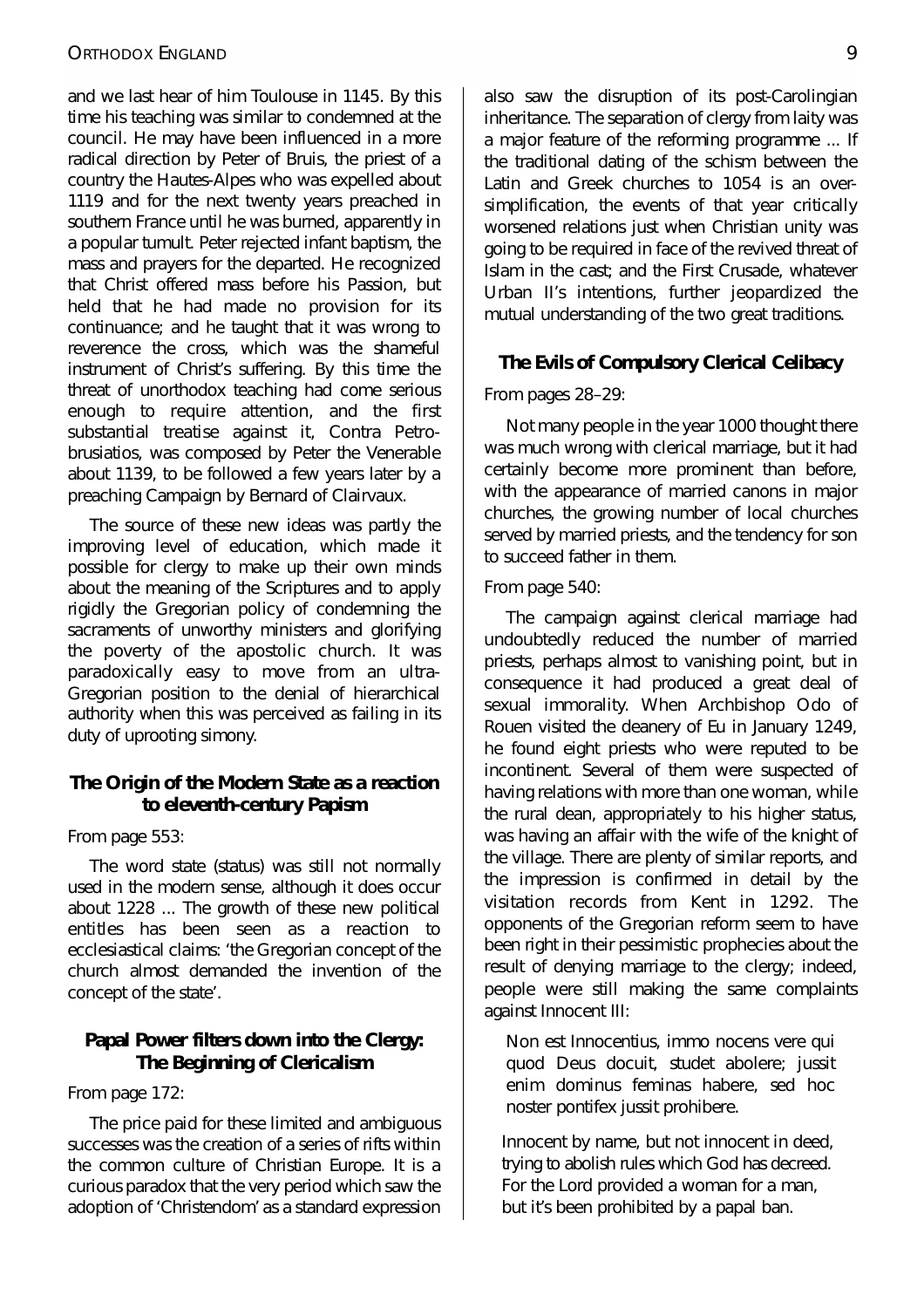## **New Practices**

## *From pages 494-494:*

The element which had largely disappeared was the presence of a general Christian community in each place, and its loss can be seen in the disintegration of the old baptismal ceremony.

The collapse of the originally unitary ceremony (of baptism) proceeded throughout the period from 1050 to 1250 ... The dissolution of the ceremony was taken further by the abandonment of the practice of giving communion to children, which probably took place in the course of the thirteenth century and may well have been connected with the refusal of the cup to the laity, since this was how infants received. The decision to restrict communion to adults may have been a deliberate one by the Lateran reformers. Bishop Odo of Sully prohibited child communion at Paris, and *Omnis utriusque sexus*, with its rule about confession and communion for those of years of discretion, implicitly excluded children. By the end of the period the communal rite of initiation had collapsed.

# $The$  **Appearance of 'Catholic Spirituality'.**  $The New Pietism: Devotion to 'Jesus', the$ **human nature** of Christ:

## *Frompage3 76–377 :*

This concern was characteristic of another feature of twelfth century theology: it was profoundly Christ-centred, and its image of Christ was that of the historical Jesus, as he was perceived in a pre-critical age.

Devotion to the crucified humanity of Christ was prominent in monastic spirituality in the twelfth century, and particularly in circles with hermit connections; we find it in Peter Damian, in Anselm of Canterbury, and in its most fully developed form in the Cistercians. The adoration of the wounds of Christ figured prominently in the *meditation of Anselm of Canterbury on the Passion*, and reflection' on the five wounds occurs several times in the devotions of Peter Damian: 'Lord, by the five wounds of your most holy body you have healed all the wounds which were inflicted on us by the five senses of our body'. The same type of meditation may be found in Bernard of Clairvaux, and in the Cistercian writers as a whole growth of an affective relationship between the believer and Christ was prominent ... The Cistercians appear deliberately to have promoted

the devotion to the crucified humanity as an appropriate path for simple Christians to follow, and in doing so they made a rather startling adjustment to Biblical teaching ... .

There is at this point an unmistakable link between the learned and the popular worlds. The devotion to the historical Jesus was spreading among the faithful as a whole in such forms as reverence for his body in the eucharist, a growing attachment to the cult of his mother the Blessed Virgin (on which more will be said in a later chapter), pilgrimage to the relics of the apostles, and devotions before the crucifix.

# **Purgatory not invented until the later twelfth c entur y**

#### From page 379:

It was the fate of the departed to remain in the tomb until the last day. The only exceptions were saints and martyrs, who were thought to behold the face of God in heaven where their intercessions could avail for their brethren on earth. Ordinary Christians did not expect to go to heaven when they died, and did not console themselves with the thought that they would shortly be rejoining loved ones who had died before them. The state of the departed was represented by the legend of the sleepers of Ephesus, who were awoken after two or three hundred years to refute a heretic who denied the resurrection of the dead. The position was starkly expressed in a poem attributed to Hildebert of Lavardin:

*Ad morti sdi emveni am , <i>llostquam nil quibo facere Quo poenas passim fugere, Sed consumar i n ci ner e*  $D$  *issolvarque in pulvere.* 

For there is nothing I can do When I arrive at death's last day To turn my punishment away. I shall be turned to ash and must Be finally dissolved in dust.

No room is left in these lines for purgatory or the continued life of the soul. The reality to which death is the gate is the final judgement, for until then the individual soul will be asleep ...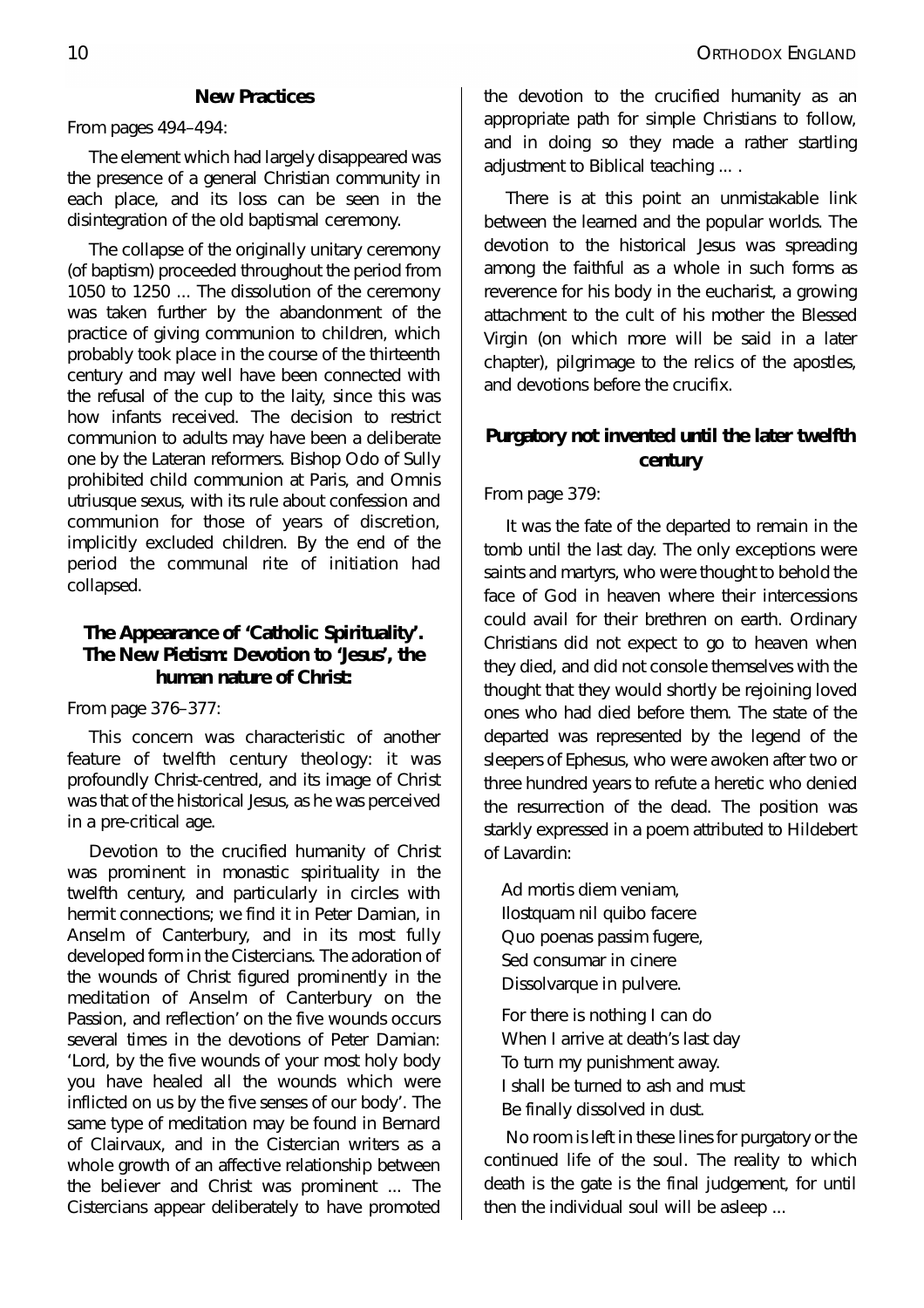## **The Invention of Contemplation**

## From page 379:

Although Augustine had no expectation of a perfect life on earth as a result of a historical change, he did think that in this present age the faithful could participate by foretaste in the heavenly experience. In his language, we can in the sixth day enter by anticipation into the joys of the seventh. Monastic tradition sought to make this possible by contemplation, and it underlay the devotion to the heavenly Jerusalem which developed rapidly in the eleventh and twelfth centuries. The character of this devotion is reflected in its hymns. There was only one of major importance before 1050, *Urbs beata Jerusalem*, which pictured Jerusalem 'coming down out of heaven from God' (Rev. 21: 2).

# **The New 'Feudal' Position of Prayer: Kneeling with Hands Clasped**

#### From page 504:

The word *fideles* meant both 'believers' and 'sworn men', and it was easy to amalgamate the two. The change was reflected in the adoption of a new position of prayer, kneeling with hands together, which is that of a man doing homage to his lord. Papal portraits adopted the attitude in the thirteenth century, but official iconography was probably conservative and the new style was apparently spreading before 1 200.

**The General Paganization of the former Western Church: Local Western Barbarian culture replaces the culture of the Church of Christ: The Corruption of the Lives of the Saints** 

#### From pages 502-3:

The process is difficult to trace, but the indications are that by 1250 a Christian cosmology had made a deep impression on the cycle of the year and the ancient world of spirits.

This success was bought at a price, for it was partly due to the marvels and legends which were embodied in the Christian system. It is impossible to distinguish clearly between Christian and pagan magic. The peasants of Montaillou held beliefs about charms and spirits which cannot be labelled as belonging to any one world-view. Aleksander Gieysz tor has emphasized that much of the magic in late mediæval Poland had been imported from

the west with the Gospel, which offered at first exorcism and later healing at such shrines as that of St Stanislas. Biblical stories became entangled in a web of fantasy. The tendency is still apparent in modern versions of the Christmas story, but in the Middle Ages every Biblical event and, personage carried a baggage of myth. Learned culture in earlier centuries had been conservative in its resistance to the marvellous and the bizarre, but in the twelfth and thirteenth centuries it was much more ready to accept them. Often these strange stories came from outside Christendom: from the east (where the Alexander legend was set, with its many wonders) or 'the matter of Britain', Celtic stories which formed the basis of the Arthurian romances. There are also signs of the adoption of popular stories into the lives of saints ... (the saints) whose lives were most popular in the thirteenth century. The latter group was remote from the contemporary world of them did not exist historically  $\ldots$  They took the hearers to a world of fable, where the extraordinary could come to the rescue without the restraints of everyday reality.

The reduction of the saints to legend jeopardized the attempt was being made, in all sorts of ways, to bring the believer into thoughtworld of the New Testament

#### **Co ncl usi o n**

 $Distance from God = Alienation from the$ **Church.** The Loss of Jerusalem and the West **asBabyl on.**

#### *Frompages379–380:*

From 1050, Jerusalem-hymns strike a different note. It is we who are going to Jerusalem, not the city which comes to us, and it is a long way from our present discontents. In his *Hymn to the Trinity* Hildebert could only salute Jerusalem from afar, *de longinguo*, and Peter Abelard produced the classic description of pilgrim humanity:

*Nostrum est interim mentem erigere Et totis patri amvoti sappetere, Et ad l erusal em a Babylonia Post longa regredi tandem exsilia.* 

Now in the meantime, with hearts raised on high, We for that country must yearn and must sigh, Seeking Jerusalem, our native land, Through our long exile on Babylon's strand.

The solidity of the membership of the heavenly city has disappeared and been replaced by a sense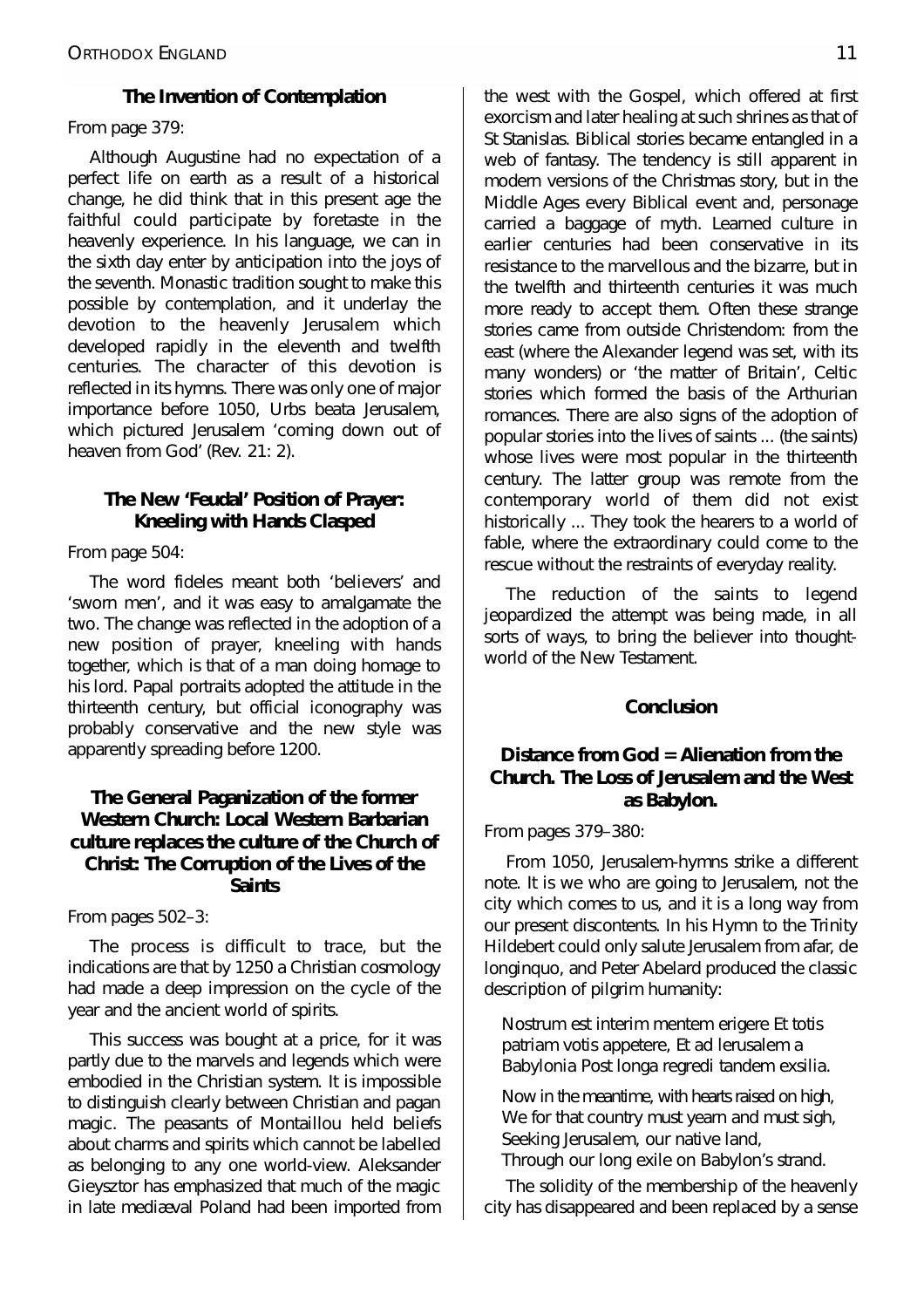of distance. The contrast with the original Christian confidence is remarkable.

This sense of distance and note of longing spread in lay society too. We hear it in verse, for instance in Jaufre Rudel's 'distant love', and the search for Jerusalem is reminiscent of the quest theme so beloved in chivalric literature, while the crusades were an acting out on a prodigious scale of the pilgrimage to Jerusalem. The same awareness of alienation began to influence the ceremonial of death. Safety no longer seemed to lie in membership of a community; on the contrary, those who could afford it now provided special ceremonies for the salvation of themselves and

their families. The change in the course of two generations can be illustrated by the prayers for two Frenchmen of royal birth. When Philip I of France died in 1108 in the great Benedictine abbey of Fleury, he was clothed in a monastic habit and was commemorated within the liturgical ceremonies of the house, whereas on the death of Duke Geoffrey Plantagenet of Brittany in 1186, Philip Augustus had him buried in Notre-Dame at Paris and appointed four priests to celebrate mass in perpetuity for the departed. Earlier gifts had been made to monastery without condition in anticipation of burial and commemoration there: now the conditions were spelled out, and a donor would give a sum 'for celebrating his anniversary'.

# ROMAN CATHOLIC SAINTS IN THE ISLES

## Introduction

LL over Western Europe it is the same story. On average, 85% of all those who are venerated as saints by Roman Catholicism either lived in parts of the world. Africa. Asia or Eastern Europe, which have always been Orthodox, or else they lived in Western Europe before 1054 - the date of the Western Schism, the year zero of Roman Catholicism. Of the remainder, what we would call 'Roman Catholic saints', most lived between 1054 and 1200. Only about 5% of the total lived after 1200.

The indications are clear: after 1054, the source of holiness, the Holy Spirit quickly began to dry up outside the communion of the Orthodox Churches. After all, the Holy Spirit had been confined by the new papal ideology to the Pope. It now proceeded not directly from God, but in the physical absence of the Son, from His 'substitute', whom God had allegedly appointed in the bishops of Rome. From now on, therefore, holiness in Western Europe meant closeness to the popes of Rome, who characteristically began to monopolize the task of canonization, taking it away from Local Churches and their bishops and dioceses. This 'quenching of the Spirit becomes even more obvious if we examine the actual lives of 'Roman Catholic saints', many of whom have since been rejected even by Roman Catholicism as frauds.

There is no better example of these than in the British Isles themselves, where there were a number of xenophobic cults. These include the anti-semitic and unofficial cults of children from the prosperous Eastern counties, supposedly murdered by Jews. They are William of Norwich (+ 1144), Robert of Bury St Edmunds (1171-1181) and Hugh of Lincoln (+ 1255). Two other cases of unofficial, xenophobic cults, this time of those murdered by French pirates on the south coast, are also known. They are of Simon of Atherfield, perhaps a hermit, murdered in the Isle of Wight in 1211 and Thomas of Hales, a monk, in Dover in 1295

#### The Saints of the Isles

In the historical context of the four countries of England, Scotland, Ireland, Scotland and Wales, Roman Catholic 'saints', those venerated as saints only by Roman Catholics, are those who lived after 1066. In the first millennium, the 'Age of the Saints', when Orthodox Christianity was the only form of the Christian Faith known in these Isles. there was an enormous number of saints. Apart from large groups of martyrs, in England, apart from in Celtic Cornwall, there were over 300 individual saints within 450 years. In the Celtic areas, Ireland, Wales, Cornwall, Scotland and islands like the Hebrides, Skye, Man, Guernsey or Jersey, Egyptian-style monasticism played a huge role in establishing Orthodox Christianity. There every settlement seems to have had a local saint. and the thebaid of saints can be counted in thousands over the 650 years or so of their lifetimes.

In the second millennium, at the beginning of which these Isles fell fully victim to the newlyinvented ideology of Roman Catholicism through the papally-sponsored Viking-Norman Invasion of 1066, far fewer were venerated as 'saints'. It is true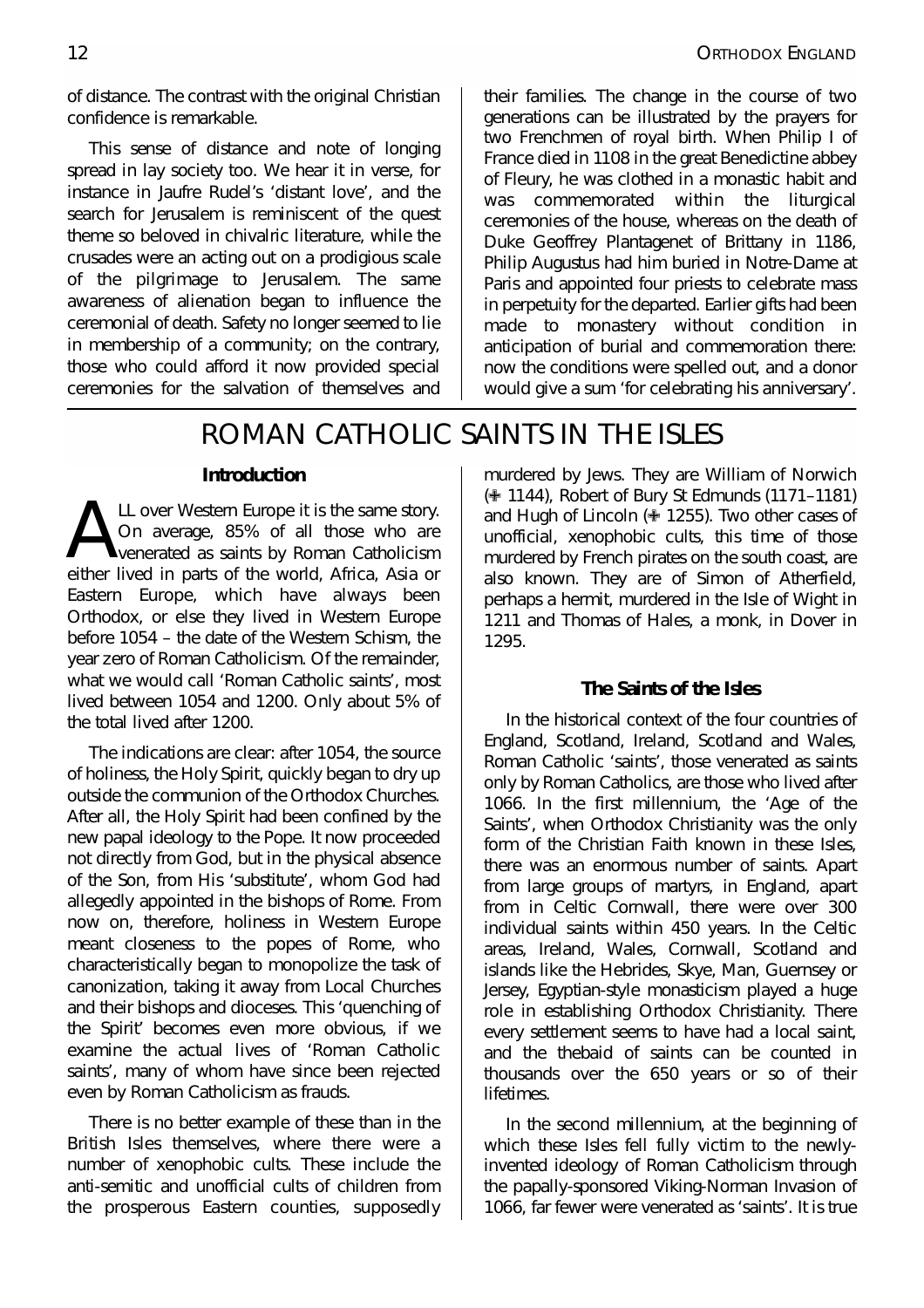# ORTHODOX ENGLAND

that we could include among them the 40 Roman Catholics executed by the Protestants in England and Wales in the sixteenth and seventeenth centuries, of whom the most famous must be Thomas More. They were canonized by the Pope of Rome as recently as 1970. However, even including these, the number of Roman Catholic 'saints' over the second millennium is approximately only 2% of the number of saints during the last 650 years of the first millennium.

Although those 40 Roman Catholics died sincerely, and often tragically and horribly, for their confession of Roman Catholicism, they did not therefore die for the Orthodox Church of Christ And it cannot be forgotten that if some 300 Roman Catholics were murdered by the Protestant State, the Roman Catholic State in turn murdered some 300 Protestants, mainly in the time of 'Bloody Mary'. It is clear that as regards Roman Catholics murdered by Protestants and vice versa, we are in the realm of politics, not in the realm of Orthodox martyrdom.

Worse still, since the seventeenth century there has been only one Roman Catholic 'saint' - the very recently canonized Cardinal Newman. If we exclude him and the forty martyrs for Catholicism, because their executions were political, then the total number of Roman Catholic 'saints' over a thousand years is scarcely forty, perhaps only 1% of the number during the last 600 years of the first millennium. By breakdown of country, the numbers are as follow:

 $N$ ales  $0$ Ireland: 2 Scotland: 7 England: 33

We will see that, if we exclude the Welsh among the 40 martyrs of the Protestant Reformation, poor Wales has not produced a single saint, according to Roman Catholic reckonings. If we further examine these 'saints' by nation and by type, we will come to some even more significant **conclusions** 

# Ireland

There were thousands of Irish saints during the first millennium, especially between about 450 and 850, when the Viking invasions took place, even if most of them were only ever venerated very locally. Since then, there have only been two Irish RC 'saints', Malachy and Christian, both of the twelfth century.

Malachy, Archbishop of Armagh (1094-1148), was the Irish bishop who destroved the old piety and holiness of the Island of Saints by introducing the new 'reformed' papal ideology of Gregory VII, Hildebrand. This revolutionary ideology proclaimed firstly that the Pope of Rome had replaced Christ as head of the Church and, secondly, that the Holy Spirit was declared to proceed from Christ, and therefore from His substitutes on earth, i.e. from the Popes of Rome.

Malachy papalised the liturgy of the Celts and from 1121 on systematically introduced Roman Catholicism, known then as 'the Gregorian Reform'. Characteristically, he went to Rome to be further indoctrinated and later died with Bernard of Clairvaux at Clairvaux in France. As for the second 'saint', Christian, Bishop of Lismore (d. 1186), he was a disciple of Malachy, a papal legate and again he had much to do with the same preacher of the blood-soaked Crusades, Bernard of Clairvaux.

Thus, both of them were concerned with destroying the Orthodox heritage of Ireland, being indoctrinated abroad. Indeed, their 'sanctity' is to do with their administrative abilities to introduce Roman Catholicism into Ireland. In no way could they ever be venerated a saints in the Orthodox sense of the word.

#### Scotland

The first post-Schism 'Scottish' 'saint' is Margaret, Queen of Scotland (1046-1093), who married King Malcolm III of Scotland. It was precisely she who introduced Roman Catholicism there, being much influenced by the Norman invaders and usurpers in England. Although English in origin, she was educated and indoctrinated abroad and was only eight years old when the Western Schism took place.

Margaret 'reformed' the Church in Scotland. made Iona into a Roman Catholic monastery and was canonized by the Pope in 1249. Her son, David of Scotland (c.1085-1153), also a Roman Catholic saint, continued his mother's papalizing policies. Although personally pious, he introduced Norman colonists and their legal system, introducing feudalism and abolishing the traditional Celtic system of land ownership.

There are two other 'Scottish' saints who were not Scottish at all, but who are perhaps more sympathetic to Orthodox. Both from the Orkneys, these were Magnus, Earl of Orkney (c.1075-1116) and his nephew Rognvald (Ronald). Magnus (in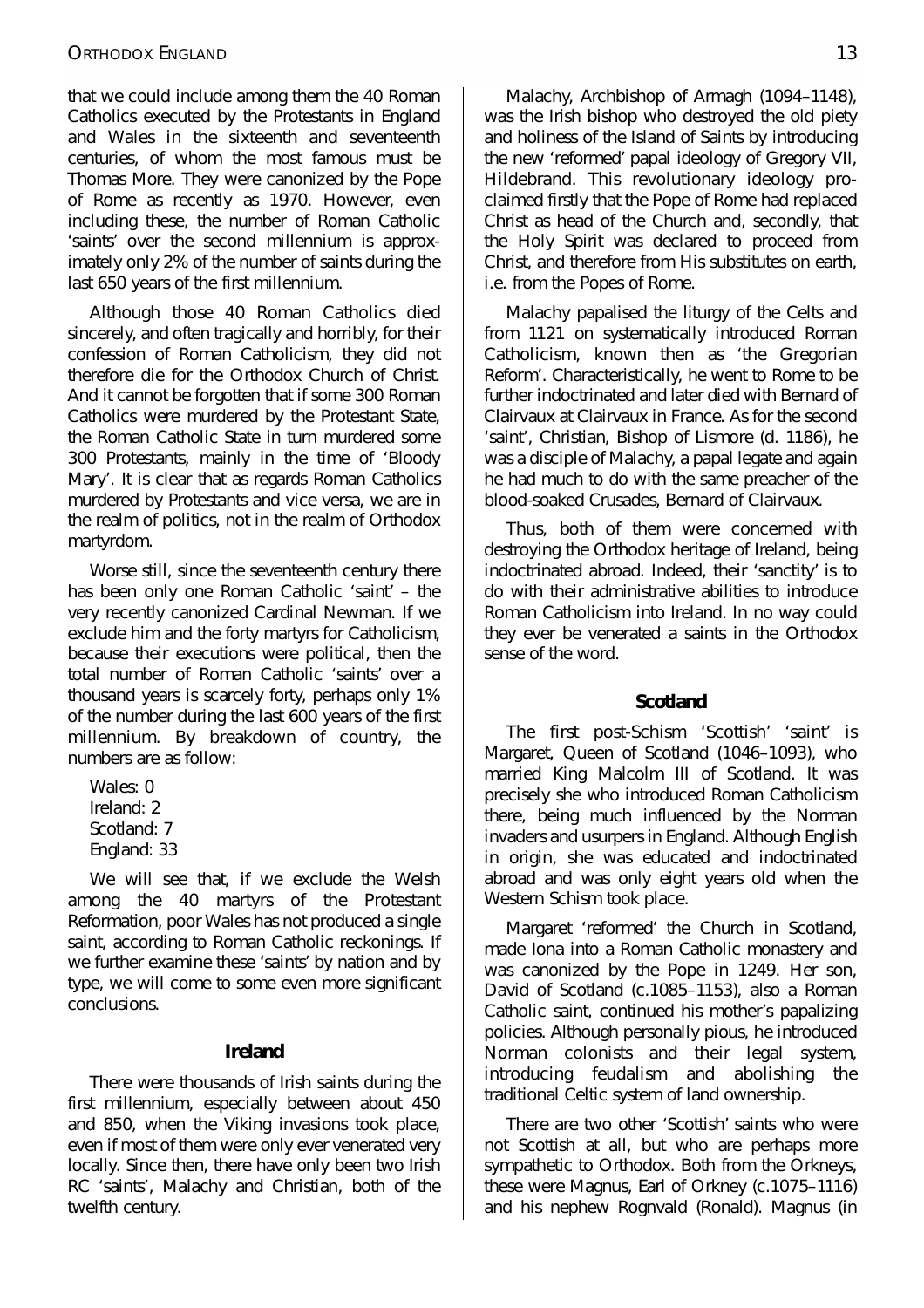Greek Maxim) was a penitent pirate ('viking') who had refused to fight, preferring to read the Psalter. and he became a Christian. He is considered to be a martyr, as he was a Christian who was murdered for political reasons. In this way he resembles the Russian ' passion-bearers' . His relics are in Kirkwall Cathedral in the Orkneys to this day. Rognvald ( $↑$  1158/9), also Earl of Orkney, was a pious man who began building the cathedral in Kirkwall, was murdered in Caithness and a popular cult grew up around him.

Now come three 'saints' who are actually Scottish. First is William of Perth (d. 1201). After a pil grimage to the Holy Land, the devout William, a fisherman by trade but who looked after the poor, was murdered in Rochester in England and was venerated there locally. Next is Adam, Bishop of Cai thness ( $\pm$  1222), who increased feudal taxes in a purely political move and was murdered by his outraged flock. He was never officially canonised even by Roman Catholicism, which brutally dealt with the murderers and their families. Adam was followed by Gilbert, Bishop of Caithness (+ 1245), the son of a feudal lord, who was a noted administrator – hardly a criterion for holiness.

#### **England**

The 33 RC English saints, or rather saints who lived in England or else were of English origin, fall into various categories, as follows

**1 . Those Cl oseto thei r Orthodox Heri tag e**

Like Magnus and Rognvald in the Orkneys, there were saints of English origin, who lived and died just after the Norman Invasion and seem to have preserved elements of the older pre-Schism and pre-Norman piety. They instinctively seem nearer to us Orthodox. Very sympathetic is Waldef ( $↑$  1076), Earl of Northampton and Huntingdon. He had fought against the Normans in 1066 and then at York. In 1075 he again revolted against Norman tyranny and was beheaded and venerated locally by English people as a saint. Also soon after 1054 comes Eskil ( $\textcolor{blue}{\bullet}$  c.1080), who was an English or Anglo-Danish missionary bishop in Sweden. Related to St Sigfrid, like him he was martyred there by pagans.

O ther highly sympathetic saints, who seem to have preserved the holiness and integrity of Old England include Henry ( $\bigoplus$  1127) of Coquet He was born in Denmark, but lived on Coquet Island near Tynemouth, an island which had been associated with St Cuthbert. Like that great saint,

he lived as a hermit, giving spiritual advice to those who came to him. Wulfric of Haselbury in Somerset (c.1080-1154) was also an ascetic and hermit, noted for his clairvoyance, similar to Henry and Godric. Christina of Markyate (c.1097*c*. 1161) became an anchoress near St Albans, after nearly being raped by the Norman bishop Ralph Flambard. She was famed for her clairvoyance and many went to her for advice.

Similar to the three above is another hermit, Godric of Finchale (c.1069–1170). He was born in Norfolk, became a pedlar and then a merchant, travelling abroad and becoming captain of a ship. Then he went on pilgrimages to Rome and the Holy Land. On his return, inspired by the example of St Cuthbert Godric became a hermit in northeastern England, finally settling at Finchale near Durham. He lived in ascetic repentance for his past. He wore a thick beard, loved and protected animals and wrote hymns to the Mother of God and St Nicholas, which he set to music. They still survive. Godric was much venerated in the northeast.

#### **2. Norman Admi ni stratorsand Lawyer s**

Of these there is first of all a pre-Norman. This is the half-Norman King of England, Edward 'the Confessor' (1003-1066). Even before 1066, he had invited Normans into England to build the first castles and he also hired them to build Westminster Abbey, where his bones are kept However, he was not canonized until 1161 in highly political circumstances, when the Norman rulers decided that he would be a useful symbol for the by then Normanised England of the 'Anglo-Normans'. However, for many deeply English people. Edward seems to have been more of a traitor than a saint, having promised the English kingdom to the semi-barbarian William the Bastard, Count of Normandy and so precipitated the invasion and occupation, which continues to this day.

In order to govern the spoils of their conquest the Normans required many administrators, among whom were some who were later claimed to be saints. Firstly, there is Wulfstan, Bishop of Worcester (c.1008-1095), who was the only English bishop left in place by the Conqueror. He had been appointed even before the Invasion, quite uniquely, by papal legates and with the approval of the half-Norman King Edward. He zealously promoted the new fashion of clerical celibacy and submitted at once to the Norman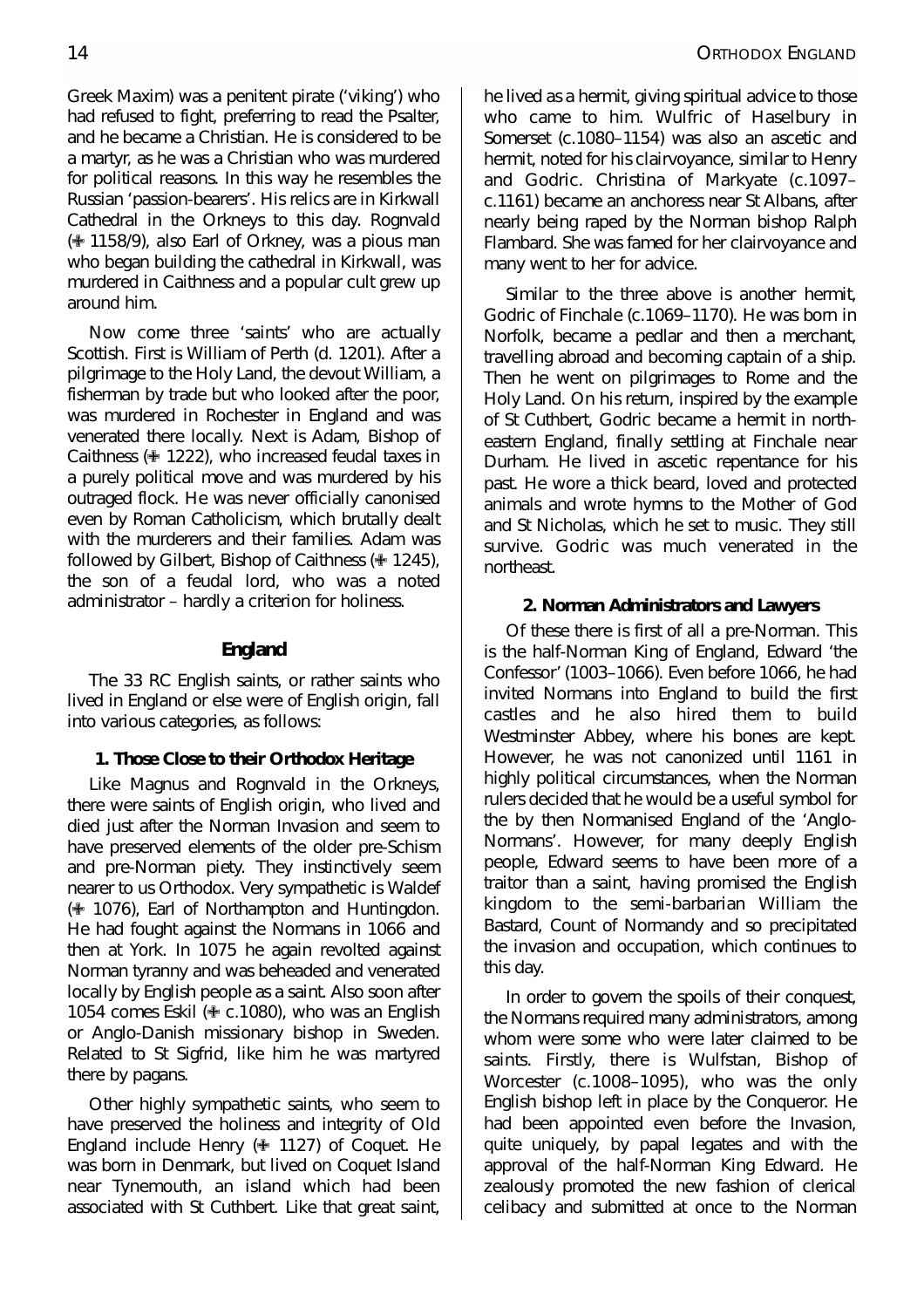invaders and defended them against English patriots. He was canonised in 1203. For many he too was a traitor to the English cause. The heretic Anselm (1033-1109), the Norman-appointed Italian Archbishop of Canterbury was known as a philosopher and 'father of scholasticism' and wrote specifically 'against the Greeks' in favour of the *filioque* heresy. He also enforced clerical celibacy and tried to control the Church in Wales, Ireland and Scotland. He may have been canonized in 11 65.

The Norman aristocrat Osmund ( $\pm$  1099), Bishop of Salisbury, was a typical Norman bureaucrat, canonized for political reasons only in 1456 and at vast expense. William Fitzherbert, Archbishop of York (♣ 1154) was also of Norman birth. He was consecrated by his uncle and died suddenly, possibly having been poisoned. He was canonised in 1227 but venerated only in York. He was seen by many as a political appointee and his canoni sation was that of the Norman Establishment. Abroad, there was Henry of Finland  $($  $+$  1156), who was an English missionary who baptised Finns into Roman Catholicism after their defeat by the Swedes. He was killed by a Finn whom he had baptised and his veneration was also seen as political. Thomas Becket, Archbishop of Canterbury (1118-1170) is perhaps the most famous English RC saint. From a wealthy Norman family, he studied in I taly and France. As he was a brilliant and very secular organiser, King Henry II made him Archbishop of Canterbury. Here he showed his stubbornness and tactlessness and tried to interfere in State affairs, as was the RC ideology. This led to six years of exile in France. It was as a result of his meddling that he was later murdered in Canterbury Cathedral.

Hugh, Bishop of Lincoln (c. 1140-1200) was in fact French, but came to England at the age of 35. He was very learned and an excellent organiser, renowned for his sense of justice. He was canonized in 1220. Edmund Rich of Abingdon, Archbishop of Canterbury (1175–1240), was the son of a wealthy merchant. He studied in Oxford and Paris. A pioneer of Scholasticism, he proved himself a fine administrator and also writer when he was Archbishop. He died in France and was canonized in 1246. Richard, Bishop of Chichester (1197-1253) studied in Oxford, Paris, Bologna and Orleans. A disciple of Edmund Rich, he was an expert in canon law and fine administrator, who tried to enforce clerical celibacy and preached the Crusade. This academic was canonized in 1262.

Finally, Thomas Cantelupe, Bishop of Hereford  $(1218-1282)$  was the son of a powerful Norman family. He studied in Paris and Oxford and became an energetic administrator. He died, exhausted from lawsuits, and was canonized in 1320.

#### **3. 'Mysti cs '**

As a reaction to the fact that the Papacy had in effect become a secular State, a place of mere lawsuits, many turned away to seek what they considered to be a more 'spiritual' way. Unfortunately, outside the Orthodox Church, they did not have Her spirit of sobriety and vigilance, and so they turned to new orders, especially the Cistercians, which they mistakenly thought had returned to the 'Primitive Church'. In reality, these individuals, though very sincere, were also rather Protestant and could in fact be called 'pre-Charismatics'. They became interested in a revivalist type of personal emotionalism and revivalism, which encouraged all manner of ' visions', 'excitement' and a mystical selfexaltation, which was also the fashion in Flanders and in I taly with Francis. Many representatives of this school, such as Richard Rolle and Juliana of Norwich were never canonized, but some were. for example:

Stephen Harding ( $+$  1134) was from south-west England, but lived mainly as a Cistercian in France. He became the third Abbot of Citeaux and was a fine administrator. He was canonized in 1623. Gilbert of Sempringham in Lincolnshire (c. 1083–1189) was the son of a Norman knight and also closely linked with the Cistercians. He founded his own order and thirteen monasteries He was canonized in 1202. Robert of Newminster (c.1100-1159) in Northumberland, was also a Cistercian Abbot. He studied in Paris, returned to England and was known for his meditations and visions. His cult was purely local.

Waldef of Melrose (c.1100-1160) was of an aristocratic family and brought up at the Scottish court. He was another Cistercian Abbot. He was said to have had eucharistic visions and been a simple, humble and kind man. He was never formally canonized. Ailred of Rievaulx (1110-1167) was probably the most famous English Cistercian. He was also present in his youth at the Scottish court with Waldef, but later became Abbot of Rievaulx in Yorkshire and a nationally famous writer and preacher. He was very much a humanist and he too was never formally canonized.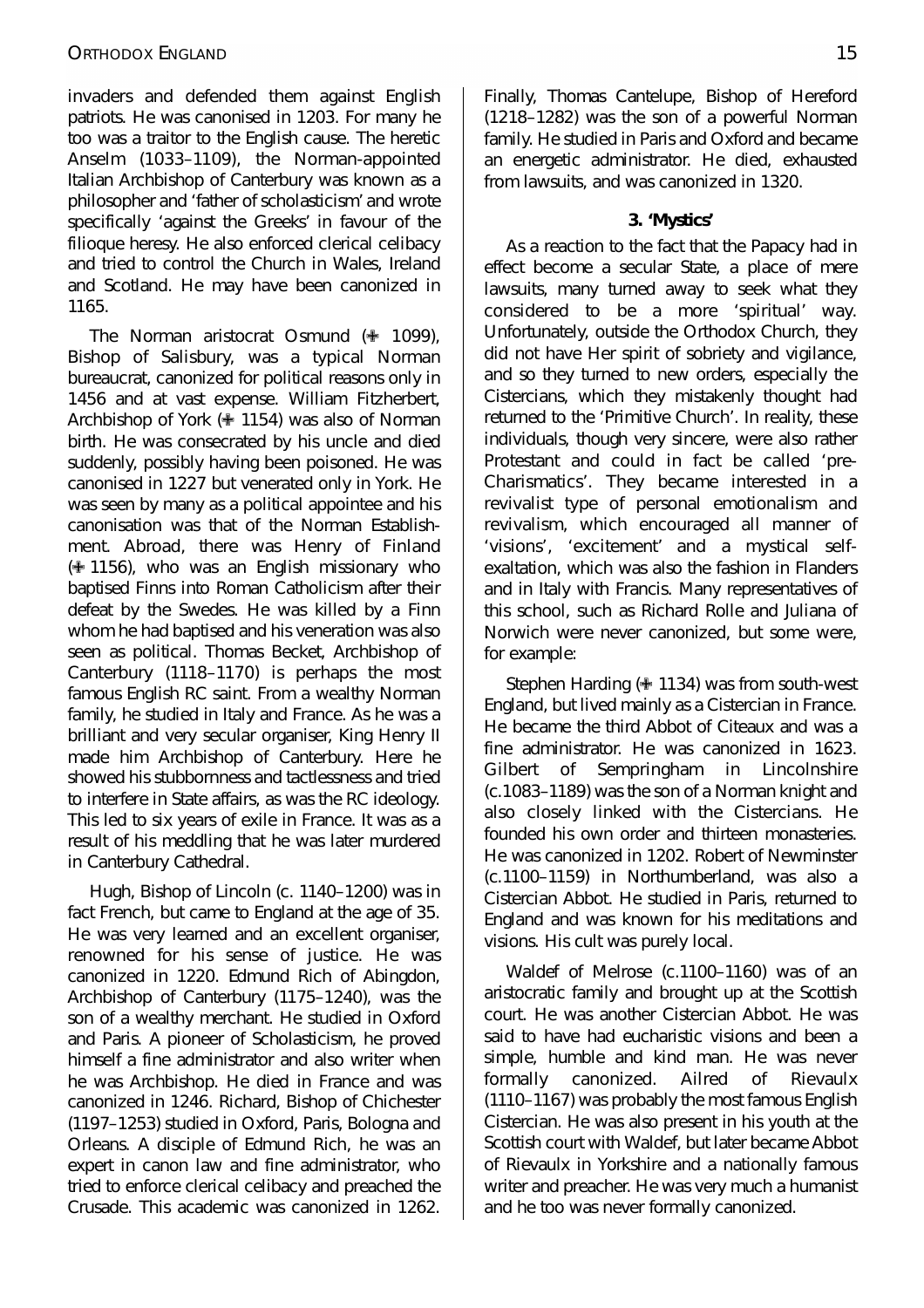Other prayerful individuals include Walter of Cowick (12th century) in Devon. Little is known of him, but he was locally venerated as a saint. Also Margaret of Hulme (♣ 1170) in Norfolk was locally venerated as a martyr. Little is known of her. Margaret of England ( $\oplus$  1192) was born in Hungary and lived in the Holy Land and France as a Cistercian nun. Robert of Knaresborough (1160–1218) in Yorkshire joined the Cistercian monastery at Newminster, but soon chose to live as a hermit in a cave at Knaresborough. He was venerated locally, but never formally canonized. Simon Stock ( $\equiv$  1245) was the administrator of the Carmelites and associated with Oxford and Cambridge. He was never actually canonized, but his cult was approved in 1564. John of Bridlington  $($  $+$  1379) studied at Oxford and was the strict but merciful prior of his monastery in Bridlington. He was canonized in 1401.

#### **Co ncl usi o n**

There is no holiness outside the Church because the Church is the Body of Christ, through Which flows the Holy Spirit, Who proceeds from God the Father. Without the Church, there is no Holy Spirit, the source of holiness, and therefore we cannot find the inward spirit of holiness there. However, outside the Church, we can find many human virtues, inspired precisely by the outward

' imitation of Christ', so beloved of Roman Catholic pietism. Thus, outside the Church there may be piety, sincerity and righteousness and, above, we can see examples of this to varying degrees.

Nevertheless, as can be seen from the above, there were very few saints in the Middle Ages. Several of them were never considered as saints even by official Roman Catholicism at the time. O thers have been rejected by Roman Catholicism since. Yet others could never be considered as saints in the Orthodox sense of the word. However, there are a small number, especially early on, who managed to keep their Orthodox roots and are interesting examples of righteousness and piety. All of this was not because of, but rather, in spite of, the official 'Church', which, if anything, persecuted them.

We may well wonder how great these figures could have become, had they been able to remain in communion with the Church. Among them, we would point especially to Waldef (♣ 1076), Eskil ( $★$  *c*. 1080) Henry ( $★$  1127) of Coquet, Wulfric of Haselbury (c. 1080-1154), Christina of Markyate (c. 1097–c. 1161) and Godric of Finchale (c. 1069–1170), who died just over 100 years after the Norman Invasion. After them, it would seem as though the living vestiges of Orthodox holiness dried up. Such was the fruit of the ideology of the time, cut off from the Church of God.

QUESTIONS & ANSWERS

**I have been tol d that the Orthodo x Church i s more conservati ve tha n other** Churches. Is this the case?

#### *B. J. , Col cheste r*

I think that this is very misleading indeed. In some respects – married priests, the importance of laity, freedom to move around at services  $etc$  – we are much more liberal than other Churches. The point is that we are not conservative, but Tradi tional (with a capital T, because we follow the 2,000 year-old Tradition) and the Tradition is always radical and new, because it is inspired by the Holy Spirit





**I amconfused about St James. I n th e Church ofEngl and we had St Jame s the Lessand St James the Greater. I t**

**seems that** in the Orthodox Church there are **three** apostolic St James. Can you please explain **to a bewi l dered ex-Angl i can ?**

#### *R. S. , Lon do n*

1. One of the Twelve (hence the title 'the Greater'). St James 'the Greater' is commemorated by the Orthodox Churches as St James, the son of Zebedee the fisherman and brother of St John the Theologian on 30 April. He saw the Transfiguration on Mt Tabor, went to Spain, was beheaded in Jerusalem in AD45 and later his relics were taken back to Santiago (Spanish for St James) in Spain.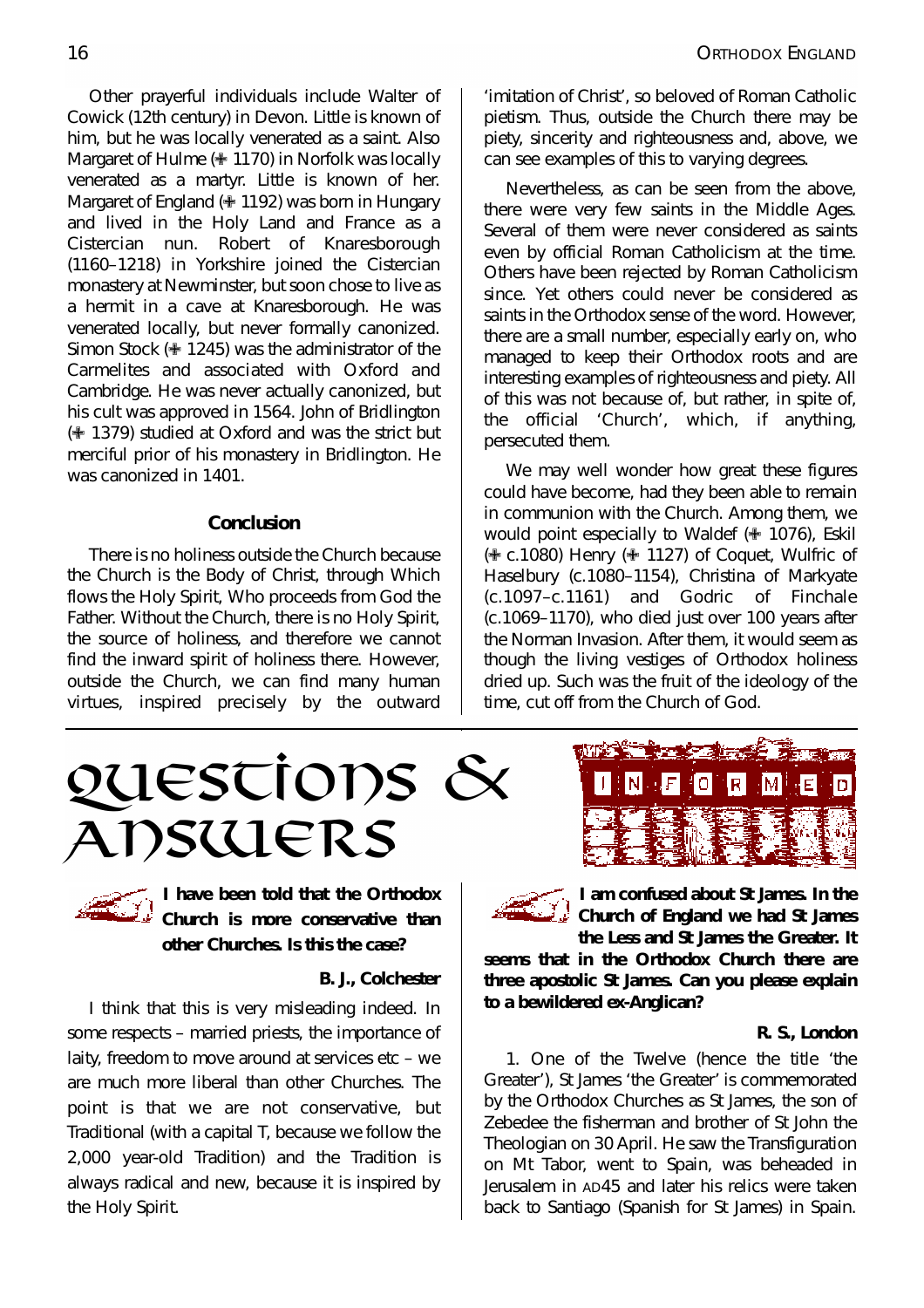(He is commemorated on 25 July in Roman Catholicism and its associated denominations).

2. St James 'the Less' is a 'brother (i.e. cousin) of the Lord and, as one of the Seventy (hence his title ' the Less'). He is commemorated by the Orthodox Churches on 23 October. The son of Joseph by his first marriage, he accompanied the Christ-child to Egypt (as can be seen on icons of the Flight into Egypt), was renowned for his fasting, wrote the Epistle, the first liturgy, which despite its length is still celebrated once a year in some places. He was the first 'Bishop' of Jerusal emand governed his see for 30 years. Even the Jews called him 'James the Just. However, he was martyred by Jews in Jerusalem in AD63. (He is commemorated on 1 May in Roman Catholicism and its associated denominations, together with the Apostle Philip because their relics were later enshrined together in Rome).

3. St James, the son of Alphaeus, is one of the Twelve Apostles. He is the brother of the Apostle Matthew and was crucified in Egypt. He is commemorated by the Orthodox Churches on 9 October. (He is confused by Roman Catholicism and its associated denominations, which had lost traditions from the East where he lived and worked, with St James the Less).

The confusion and merger of St James 'the Less' with St James the son of Alphaeus in Anglicanism was inherited by it from Roman Catholicism. It comes from their abandonment of the early traditions, which were present in the Fathers, through almost the whole of the first millennium in the West and in the Orthodox Church today, which distinguish them.



**What** are the teachings of the *L* Orthodox Church as compared to the **Church of Engl and ?**

*D. B. , Col cheste r*

To answer this question, we must turn to history. The Orthodox Church is the Church and Faith of the apostles, of ancient times. Everything that is not found in the Orthodox Church happened later in history. If you like, the Orthodox Church is like a grandmother, Roman Catholicism is like a mother and the Church of England is like a grand-daughter.

Obviously, although a grand-daughter is different from both its grandmother and its mother, she also inherits some things from her mother and even from her grandmother. So, to take an obvious case, when members of the Church of England say they worship God, this is because they have inherited this belief from the Orthodox Church,

their grandmother, down through Roman Catholicism, their mother. Therefore, some of the beliefs of the Church of England, for example, that God is the Holy Trinity, that Jesus Christ is the Son of God, are beliefs that go back to her grandmother, the Orthodox Church. She has inherited other beliefs from her mother, Roman Catholicism.

Yet other beliefs grew up only in the sixteenth century, when the Church of England was born out of the Reformation and left Roman Catholicism. Those later beliefs are basically rejections of Roman Catholic beliefs in the Middle Ages and those beliefs are therefore not shared by her Roman Catholic mother. However, they are not shared either by her Orthodox grandmother, because the grandmother Orthodox Church never accepted what her daughter, Roman Catholicism, accepted.

It can be said that everything that is different in Roman Catholicism and the Church of England from the Orthodox Church comes from changes that were made to the Faith after the first millennium. Everything that is shared between them all comes from things that the Roman Catholic Church and the Church of England have kept and retained from the Orthodox Church, from the first millennium. In this sense the Orthodox Church can say to the Roman Catholicism and to the Church of England: 'We are your past'.



*P. V. , London*

No. But since Penelope was the pagan name of the Great Martyr Irene, St Irene could be taken as your patron-saint.



**Howdoweset outan i con-corner in b** our homes?

#### *D. I.*, *Southend*

The icons should, if possible, be somewhere on the wall which faces east (where the Sun of Righteousness rises), either in the middle of the wall, or, better, in the south-east or north-east corners. On the right hand side there should be an icon of the Saviour, on the left an icon of the Mother of God. The family icon, if you have one, should be on the right of the Saviour. I cons of other patron-saints can go el sewhere, by the sides of the other icons or else below them, but not above them. This pattern imitates that of the iconostasis at church. Some devout people actually have a sort of 'home iconostasis'. Weal thy people may develop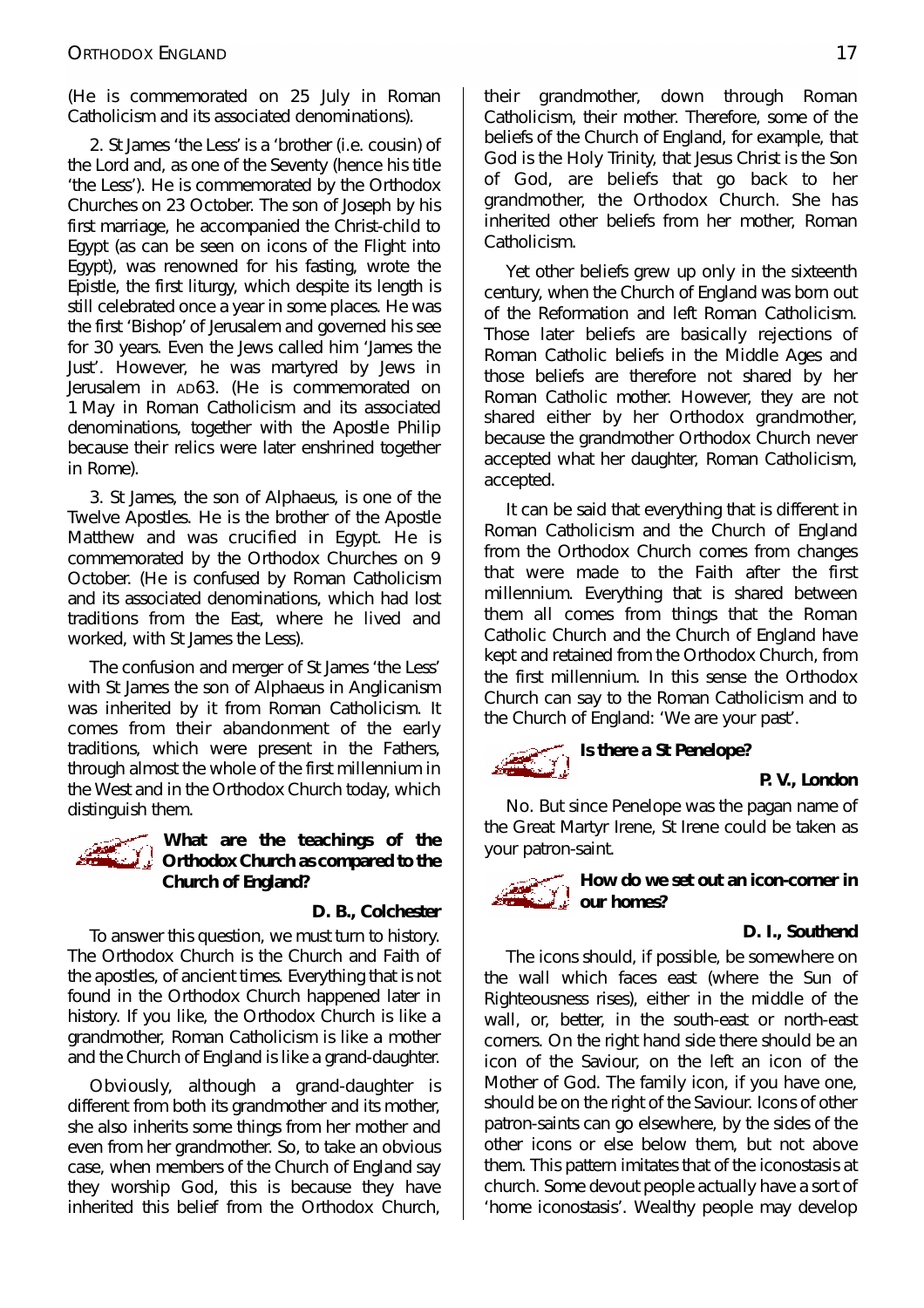this into a domestic chapel, but they should ask their bishop for a blessing first



**Would you recommend that those relatively** new to the Faith read the **Philokalia?** 

*H. J. , Bri sto l*

Definitely not. First read the Gospels, then the Epistles, then the Psalter, then Genesis and Exodus in the OT (which is not a 'Protestant book', as some uninstructed ex-Anglican converts say), then the Lives of the Saints, then Unseen Warfare, then St Macarius the Great, then St John of the Ladder (not the later chapters). Only then could you read selected authors of Volume 1 of the Philokalia. I would recommend: The 153 chapters of Evagrius, St John Cassian, St Mark the Ascetic and, although harder. St Diadochos. So much of the rest is high level and meant for those who have lived the monastic life for years.



**Howcan you justi fy usi ng such un - Bi bl i cal te chni cal words a s** 'hypostasis' to describe God?

*B. L. Stowmarke t*

Hypostasis is perfectly Biblical. It occurs in Hebrews 1, 3, where it is correctly translated as 'person' – 'the express image of his person'.



**Why does Lent last for forty days?** 

*E. N., Worcester* 

There are four origins. First of all, there is the commemoration of the forty hours between the afternoon of Great Friday and Easter Sunday morning, when Christ gave Himself up to the power of death. Then there is the forty-day fast of Christ Then there are the forty years of wandering by the Israelites in the desert Finally it represents an approximate tithe of the year, which we offer to God.



**I understand whyOrtho dox gi ve th e the of Blessed and not Saint to Blessed Augustine of Hippo But why** 

**i s' Bl essed Jerome' socal l ed ?**

# *A. H. , Cal i forni a*

On the one hand, Blessed Jerome of Stridon lived as an ascetic, translated the Scriptures into Latin (the Vulgate), wrote the lives of St Paul the Hermit and St Hilarion the Great. He also suffered greatly at the hands of Pelagians and he took a fully Orthodox line, not confessing the excesses of Blessed Augustine in the matter of free will and grace.

On the other hand, he was not a theologian and therefore made various mistakes in his initial assessments of both O rigen and Pelagius (which he later corrected), was incorrect on the question of clerical celibacy and also showed a distinct lack of charity in his treatises and letters to some of his correspondents.

In other words, he was a formidable intellectual, knowing Latin, Greek and Hebrew and he mainly used his intellect in the service of the Church, but he did make mistakes. However, it seemed to the mind of the Church that, just like Blessed Augustine, he never attained the heights of theology or grace which Western saints and fathers like St Cyprian of Carthage, St Hilary of Poitiers, St Ambrose of Milan, St Martin of Tours, St Vincent of Lerins and St John Cassian attained. Hence the ti the 'Blessed'. But this title is greater than that of Tertullian and Clement of Alexandria, who are simply known as 'Church writers' and did not attain any level of holiness.

> **I n the suppl i cati on i n the l i tany, ' Fo r t** them that travel by water, land and **ai r, the si ck, the suferi ng, those i n**

**capti vi ty, and for thei r sal vati on' , towhomdoth e words 'and for thei r sal vati on' rel ate to, to al l those menti oned or o nl y to ' for th ose i n capti vi ty' ?**

*Pri est G. , Franc e*

To all.



**Why** do some Roman Catholics call **Orthodox Monophysites?** 

*A. L. , Oxfor d*

I think you are quite right to say 'some' Roman Catholics. They do this because those in question are themselves Nestorians/Arians. For them Jesus Christ is 'the man-God', not 'the God-man' (Theanthropos/Bogochelovek). In other words, as modernistic liberals, they only see the human nature of Christ suffering on the Cross, that is, humanism. By definition, humanists, those who worship human nature, always condemn the Church as inhuman ('Monophysite'). Respectable Roman Catholics would not call Orthodox Monophysi tes .



**Why has the end of the world not yet come?I thasbeen predi cted as' near '** by many saints.

*N. T., New York State* 

It is because we human-beings, and even saints, constantly underestimate how much God loves us.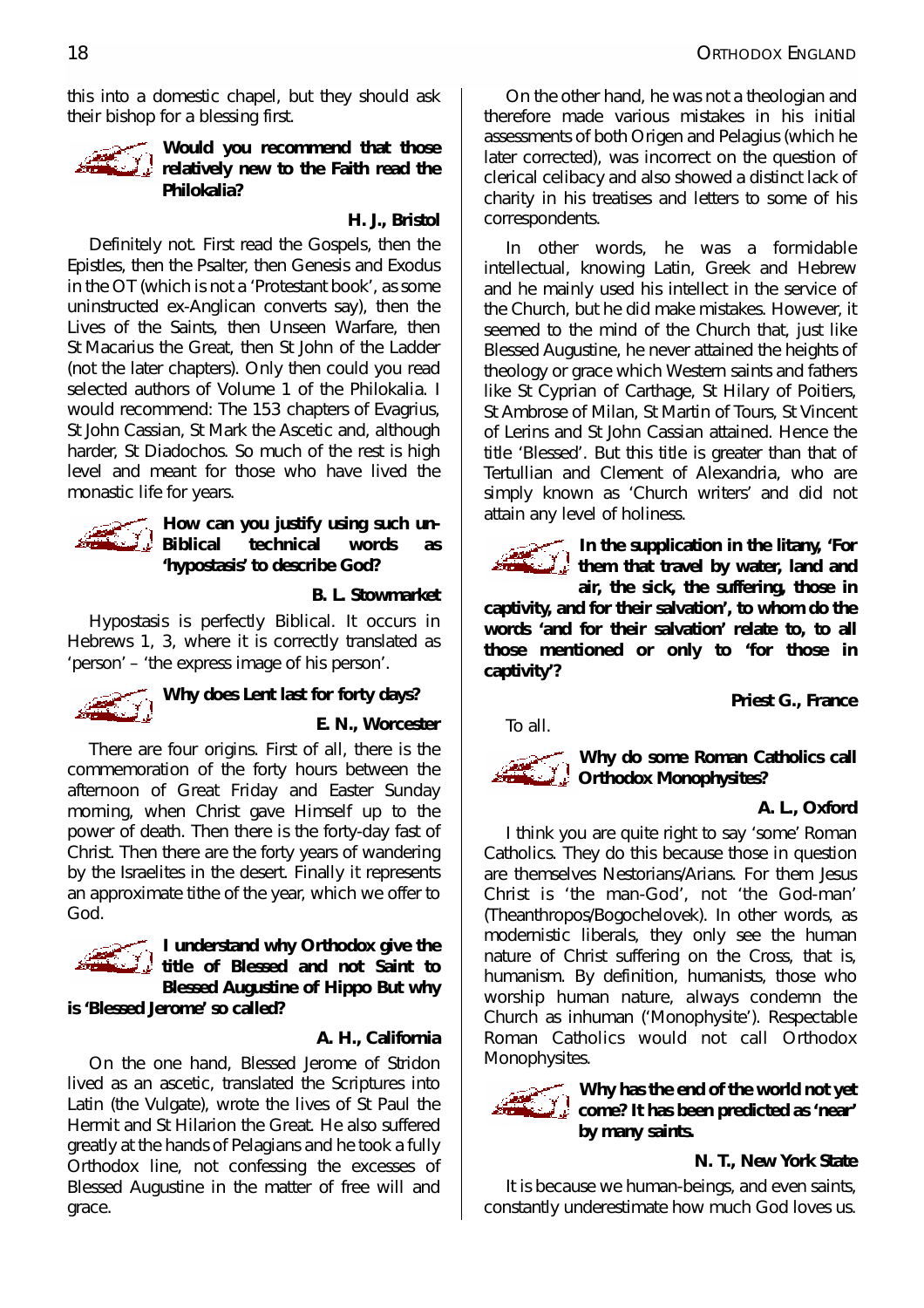He wants to save as many of us as possible and so the world is allowed to go on in the hope that more can be saved.



**Can you gi ve some fa cts ab ou t Gytha, the daughter ofKi ng Harol d ofEngl and, who, I bel i eve, marri ed i n**

**Russi a ?**

# *J. B. , NewEngl an d*

The eldest daughter of the last English King, King Harold II Godwinesson (1022-1066) and his wife Edith the Fair, was called Gytha (Lutta in modern German). Born in 1053, she was so named after his mother Gytha (1019-1069), who was Danish. Her grandfather, Godwine, had died in 1053.

Seeing that further resistance was useless after the English defeats at and after Hastings, in 1069 Gytha was taken for safety's sake to St Omer in Flanders. She went there together with her grandmother Gytha (+ 1069), her aunt Gunnhild ( $↑$  1087) and two of her brothers. These were Godwine (the eldest child, named after his grandfather and born in about 1046) and Edmund. From here these royal children later went to the court of their cousin King Sven (Swein) II of Denmark. From here, in 1074 or possibly 1075, Gytha was sent to marry the Russian Prince of Smolensk, the half-Greek Vladimir II Monomach.

Prince Vladimir was around twenty-one years old and ruler of the city of Smolensk in western Russia. He held an important position in the hierarchy of Russian princes. At this time, Russia consisted of a series of principalities, each based on a major city and each ruled by a member of the dynasty of St Vladimir. The principalities were arranged in a rough hierarchy with Kiev at the summit. This was usually ruled by the senior prince. Vladimir probably welcomed his marriage as providing him with a royal connection. It also brought with it an alliance with the Danes which might prove very useful in dissuading the neighbouring Poles from invading Russia.

The marriage proved fruitful and in 1076 Msi sti slav, first of a number of sons, was born to Gytha in Novgorod. Two years later, Vladimir was promoted to the position of Prince of Chernigov, following the expulsion of his cousin, Oleg, from the city. He successfully ruled this, the second city in Russia. In 1094, he was expelled by Oleg and moved to his father's city of Pereyaslavl.

It is likely that Gytha accompanied her husband throughout this period and shared his successes and failures. She appears to have provided him with a large number of children, as many as eight sons and three daughters. In this respect, Gytha was even more fruitful than her mother, the East Anglian Edith (also called 'Swan-neck', ♣ 1066), who had had seven children, and her grandmother and namesake, Gytha, who had had nine children.

Gytha's life as a Russian princess may have been relatively pleasant. Although Russia was in many ways different from her own England, some things were familiar. A testament written by Vladimir himself records a great deal about the family. This relates that Vladimir's father understood five languages, one of which must have been Norse, since Vladimir's grandmother was a Swedish princess. This implies that Gytha and her husband both spoke Norse and so were able to converse with ease.

In addition, Vladimir was a warrior and hunter very much in the mould of Harold, Gytha's father. Like Harold, he was devout and founded churches in a number of Russian cities. He was canonised after his death. He ruled in a similar fashion to an English king through councils, courts and military force. He was very wealthy even by English standards, and Gytha would have lived in some style. The marriage was said to have been very happy and Vladimir appears to have had very strong feelings for his family, although these are usually only expressed towards his brothers and sons. Thus he records Gytha's death, though not her name, and among the advice he offers to his sons is 'Love your wives, but grant them no power over you'.

Gytha died on 7 May 1107, before her husband had attained the pinnacle of his career by becoming Grand Prince of Kiev in 1113, where he died in 1125. One of her sons, Yuri (George) Dolgoruki (the Long-Armed) founded Moscow. The eldest of her sons, Msistislav, later called the 'Great, born in Novgorod in 1076, was known in the Norse world by his grandfather's name, Harald. He went on to succeed his father as Grand Prince of Kiev in 1125, ruling the city until his death in 11.32, after which he was canonized.

According to Norse sources, St Mstislav had two sons, who became Sigurd I of Norway and Eric II of Denmark, and a daughter by Christina of Denmark with a Norse name of Ingibiorg (her Orthodox or bapti smal name is unknown). She later married Knut (Canute) Lavard of Denmark and bore him a son who became King Valdemar (Vladimir) I of Denmark. It is from him that the current Queens of both Denmark and Great Britain ultimately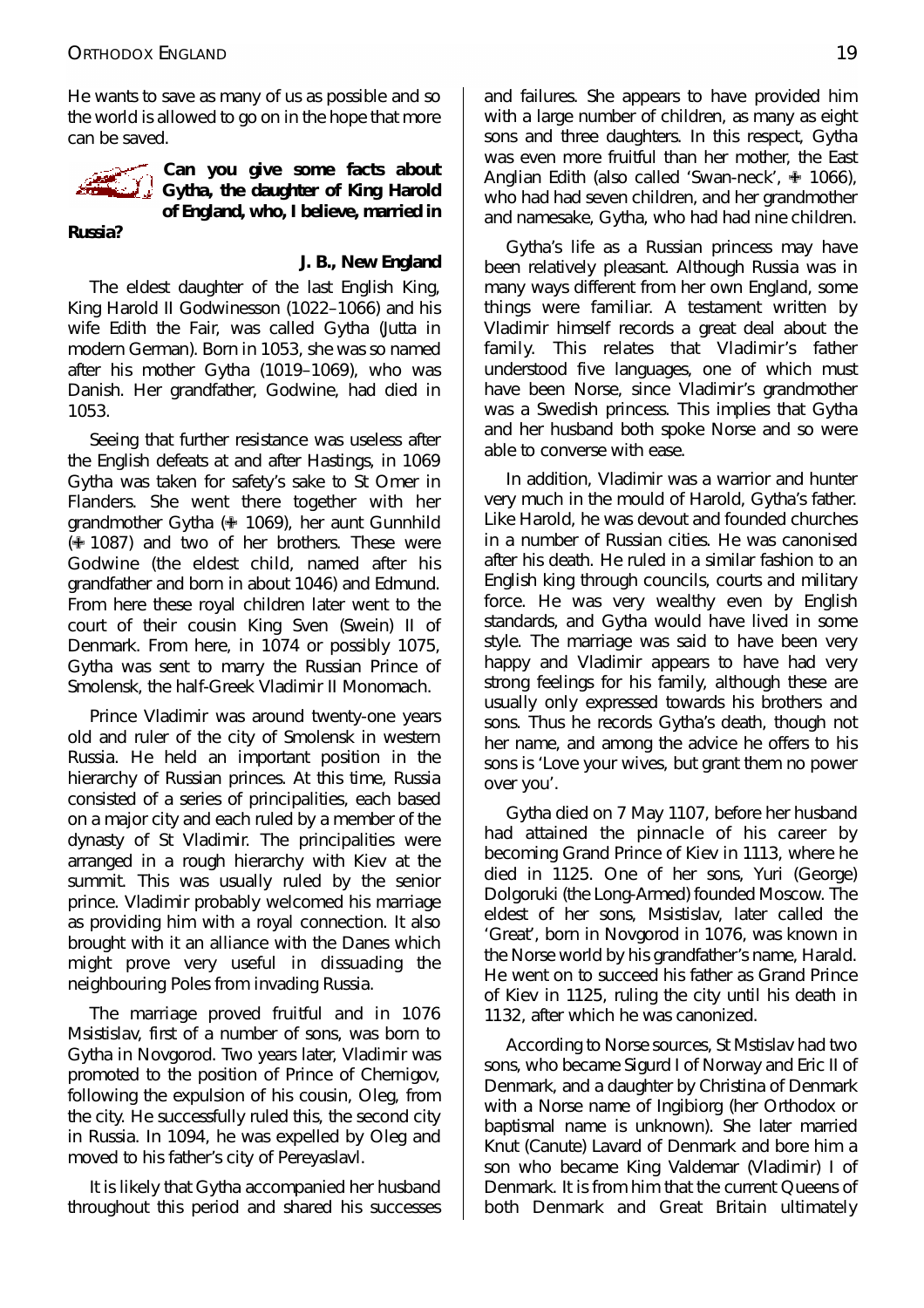descend. In this way, the blood of King Harold Godwineson, runs again in the veins of the rulers of England.



Should we study theology?

C. B., Woodbridge

Even the concept worries me. There is no point in 'studying' theology if our hearts are as hard as stone. In such a case such study will only be an academic exercise. In any case, real Orthodox theology is always experienced, never 'studied', that is, it is lived in the prayerful, liturgical context of a monastery, seminary or a parish with daily services. Think of what St Simeon Metaphrastes says in the fourth prayer before communion: 'All my precepts and every member have I polluted, corrupted and disabled', 'Much have I grieved Thy Holy Spirit. If we have disabled every member. this includes our minds and hearts. Study therefore is useless until there is repentance in the heart. Only then can the illumination of our minds begin and so understanding be born, because we no longer 'grieve the Holy Spirit.



It is said that even the blood of the  $\frac{1}{2}$  martyrs cannot overcome schisms. And yet the schism between the

Moscow Patriarchate and ROCOR was overcome. How do you explain this?

L. O., Colchester

Very simply. There never was any schism! There was simply a separation, a waiting by ROCOR for the Patriarchate to become free. When it did finally become free, the two parts of the same Church, which had been separated merely by reason of external political persecution, naturally came together. What was interesting is that individuals on the fringes of both sides did not take part in this unity. This was because those tiny groups of individuals, first on the Patriarchal side in the West and then on the ROCOR side, were schismatic. But the Patriarchate and ROCOR as such were, quite clearly, never schismatic.



I had always been told that Orthodox should not kneel on Sundays, and yet I see that it is common practice.

What is the truth?

#### R. M., Kenilworth

Orthodox should not kneel (i.e. stand on their knees) on Sundays, the day of the Resurrection. However, in some parts of the Orthodox world, for instance in parts of Romania, it is done as an act of piety. And it is also done universally on one

Sunday of the year, at Vespers of Pentecost, at the kneeling prayers.

However, and I think this is what you really mean, kneeling is not the same as prostrations. Prostrations are made every Sunday, and not only on the Sunday of the Cross during Lent, by virtually all Orthodox.

-<br>, My name is Linda. Who is my patron-<br>, saint?

L. B., Colchester

Either St Leah, our foremother, or else St Lydia.



Do Orthodox believe that the Psalms were all written by David? I see that the expression 'The Psalter of David'

is used by Orthodox.

J. B. Oxford

We believe that the Psalms were either written (Psalm 50, for example), inspired, edited or collected by St David.



What are we as Orthodox to make of  $\mathcal{L}$  Edgar Cayce, the American psychic, and other such people?

S. P., Colchester

I knew little of this subject, but I have looked up some information about him.

Edgar Cayce (1877-1945) was a medium who would go off into trances and then give 'readings'. Notably, he would diagnose the sick, and tell people how loved ones (for example, US soldiers posted abroad) were doing. He also made prophecies about our own times and revealed information about 'Atlantis'. Some of his prophecies came true, others did not Some 14,000 of his 'readings' were recorded and survive. He is often seen as the founder of the 'New Age' movement and he believed in reincarnation and astrology.

What interested me first of all is that Edgar Cayce was not a Christian, but an Arian. He did not believe that Christ is the Son of God. He even claimed that 'Jesus' had been trained in 'eastern religion' in India! Secondly, I note that he obtained his 'information' when in a trance, in other words, when his being could be taken over and controlled by other beings Indeed, he openly claimed that the 'unconscious mind' was privy to knowledge, which could not be obtained consciously. Finally, I note that his 'information' was not always correct and that his trances brought him 'information' about 'Atlantis'.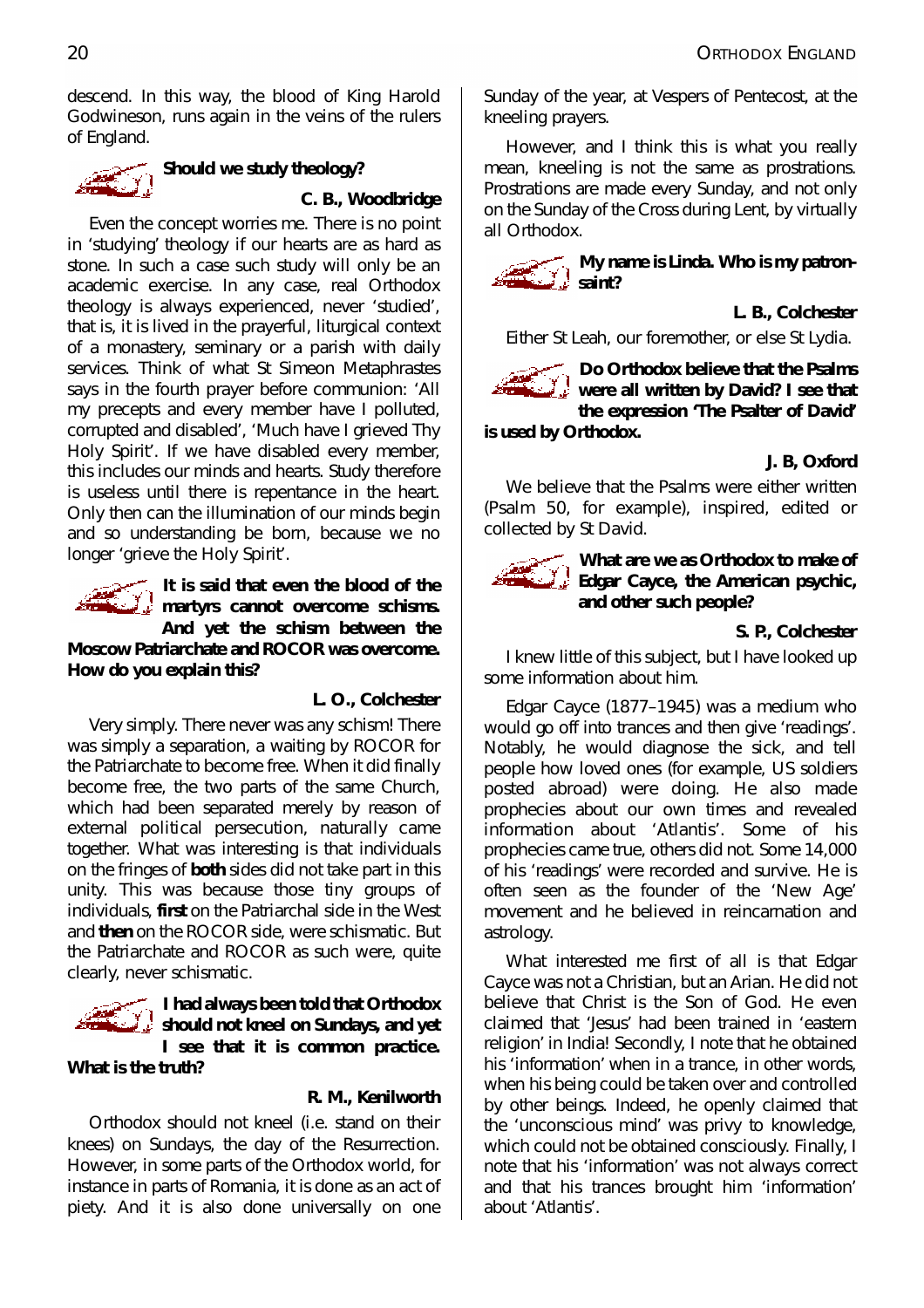#### ORTHODOX ENGLAND

On account of all the above, my suspicions are raised and, although I cannot be categorical about it, I suspect the demons rather than simple charlatanism. The unconscious mind can indeed have access to knowledge given by demons. Cayce was not lying here, he was simply deluded.

First of all, one who does not accept the divinity of Christ is obviously subject to demonic delusions. The fact that Cayce was in a trance when he was fed his 'information' is also very suspicious. Angels do not give us information when we are in a trance. (Not that they would give us sinners any information, because we are quite unworthy of any communication with angels). Angels communicate with the saints when they are conscious, not when they are in a trance or unconscious state. In any case, we always dismiss even dreams, and these were not even dreams, but 'readings' given when in a trance.

Demons are able to supply information which is sometimes correct and sometimes incorrect. For example, as a spiritual being, a demon can fly around the world in a second, find someone (a US soldier in the Pacific, for instance), establish how he is and then report back. Similarly, as a spiritual being, a demon can see inside someone's body and diagnose an illness, sometimes, in any case, caused by demonic activity, in a split second. In the same way, demons can predict the future, though here they will often make mistakes, because they are unable to understand how the grace of God can affect human freewill. This is why demons always predict disasters and catastrophes. They never predict what is good. (Sad to say, some modern news journalists appear to do the same).

However, what is most illuminating are the stories about Atlantis, Now, I think, despite what one of our bishops used to think (and some will know who I mean), we can only have two views on Atlantis. Either, it never existed and the whole thing was an entertainment mystery (even among the Ancient Greeks), which has been taken over by the money-making New Age industry (along with poor, deluded Edgar Cayce). Or else, Atlantis really did exist, was technologically quite 'advanced', but was founded on evil (demon-worship) and so was destroved like the Tower of Babel for its pride. It was destroyed and disappeared in the Flood, which left only Noah and his family. Now if Atlantis did exist and was based on human pride and demonic technology, the demons would have known all about it and could indeed have informed Edgar Cayce about it, for, as spiritual

beings, demons are eternal and the past, present and future all merge for them. (This is why they whisper their lies and slanders to secular-minded historians, who, for example, even continue to bleat about the myth of an 'Eastern' (sic) Schism).

Therefore, I would be very wary of Edgar Cayce and any other 'psychics' and 'mediums'. These people, when not simple money-qrubbing frauds as most of them are, are easily deluded by demons, for whom they operate as channels in order to delude quilible humanity.



What is the difference between the  $\mathcal{U}$  names Assumption and Dormition?

#### K. E., New York

The name 'Assumption' means the taking up of the Mother of God into heaven after She had 'fallen asleep'. 'Dormition' is the word referring to this falling asleep. It is the exact translation of the Greek 'kimisis', (from which we have the English word cemetery) and the Slavonic 'uspenie'. Although the feast was called 'Assumption' when it was first introduced into the West from the East before the end of the first millennium and is therefore not wrong, I think we should prefer the term 'Dormition'. This is because it is a precise translation and because the important thing about the feast is precisely that the Mother of God 'fell asleep'. In other words, she represents the first fruits of the Resurrection after Christ It is for this reason that so many cemetery churches are dedicated to the Dormition. And, as the Church, firstly through the Apostle Paul, has always said it is the Resurrection which is the key to everything. making our Orthodox Faith not vain.

It is rather like the names 'Epiphany' and 'Theophany'. There is nothing wrong with the name 'Epiphany', which is very ancient (as can be seen, because it is also Greek), but 'Theophany', meaning 'The Appearance of God', does express the essential significance of the feast better than 'Epiphany'.



Who are the sisters of the Lord as  $\mathbf{L}$  mentioned in Matt. 13, 56?

#### M. T., Felixstowe

These are the children of Joseph, Christ's elderly quardian. As you know, the names of Christ's four 'brothers' are mentioned in that very verse - James, Joses, Simon and Judas. The names of the three 'sisters' are given in the Lives of the Saints as Esther, Tamar and Salome. These were the seven children of Joseph by his wife Solomonia, the daughter of Haggai. Haggai was the brother of the prophet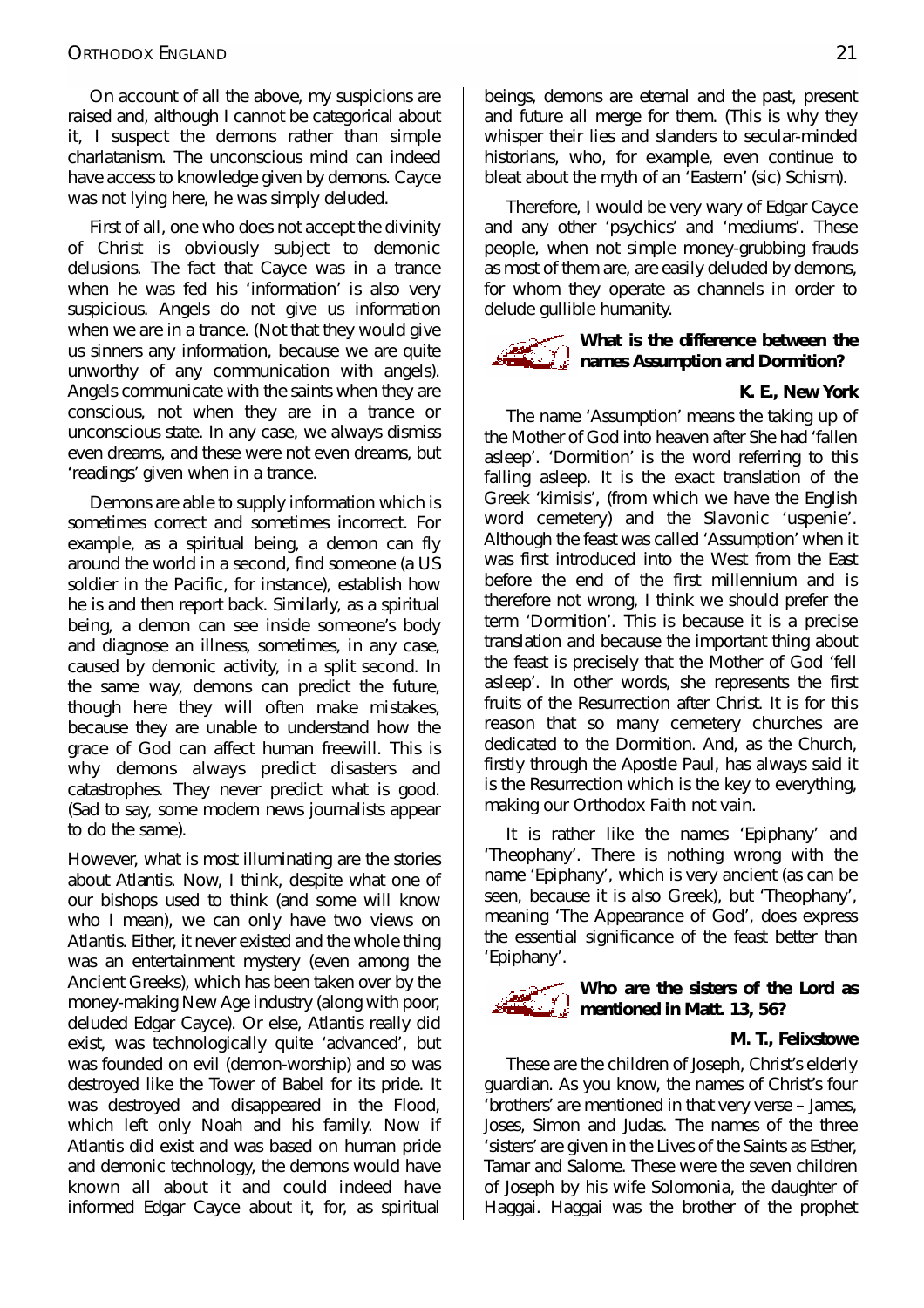Zacharias, who in turn was the father of St John the Baptist The 'sister' Salome was married to Zebedee, the father of the apostles John and James. Joseph took the Virgin into care when he was 80 and according to tradition reposed when he was  $110.$ 



Why could there not be some sort of  $\downarrow$  Orthodox Opus Dei?

#### P. A., Brighton

Roman Catholicism is a very fragmented world. I am not speaking here of the Cathars and Waldensians etc, or all the thousands of protesting sects which have been formed from it since the Reformation, or the Old Catholics or the Traditionalists. I am speaking rather of internal fragmentation, of all the 'orders' and their tertiaries, of the organisations like the Knights of Columba or the Guilds and Associations which exist within it And Opus Dei, called by some Catholics 'the Church within the Church' is just another example of this. In the Orthodox Church we belong to our parish, to our diocese, to our Local Church and to the Universal Orthodox Church. Surely there is no need to divide any further? Any such division would also be a source of pride: 'I don't belong to the Church, I belong to Opus Dei'. This sectarian and pharisaical pride can already be found among certain immature or newly-converted Orthodox who follow some particular pseudo-elder. It would be unwise to encourage it



What is the origin of liturgical fans?

R. L. London

These were used in the Middle East (where Christianity started) to keep flies off the Gifts, so they were in fact fly-swatters. The practice was inherited from Orthodoxy by Roman Catholicism, which called the fan by the liturgical name of a 'flabellum'.



Why do we not pray for pregnant mothers at the liturgy?

J. A., Paris

We do - in the last petition of the litany immediately after the Gospel, when we pray for 'those who bear fruit'.



What does the term 'Pan-Orthodox'  $\Gamma$  mean?

B. F., Hereford

It means organised by or sponsored by the Patriarchate of Constantinople. This by no means indicates that it includes 'all Orthodox'.



I have six questions which relate to some new practices within the Patriarchate of Constantinople here

in France.

1). What is the Service of the Presanctified?

2). Can you have the Presanctified in the evening and can you take communion in the evening?

3). Can you take communion without confession?

4). Can you celebrate a liturgy without an iconostasis?

5). Can you celebrate the liturgy in Catholic, Gothic churches, which are so cold?

6). Can you take a newly-baptised baby girl into the altar?

M. N., Paris

1). The Presanctified is a special Lenten service (NOT a liturgy) of Vespers at which you can take communion. which has been prepared ('presanctified') at the Liturgy on the preceding Sunday.

2). Yes, you can take communion in the evening, for example, in emergencies, if you fall seriously ill in the evening and the priest brings you communion. However, if you were to take communion at the Presanctified service celebrated in the evening, you would first have to fast all day long. This is why, although it is in fact Vespers, this service usually finishes just after midday, at any rate before 2 o'clock. It is very hard to do a day's work, fast and then take communion in the evening. Some people would faint

3). In principle, no. However, if you have had confession in the preceding seven days or very recently and nothing is troubling your conscience, the priest may bless you to receive communion. It all depends on the local practice, who you are and your way of life.

4). In exceptional circumstances, in mission fields or as an army chaplain, for example, yes.

5). Yes, although it is very hard. New churches need to get their own premises as soon as is practically possible.

6). No. Only baby boys are taken into the altar at the churching after baptism.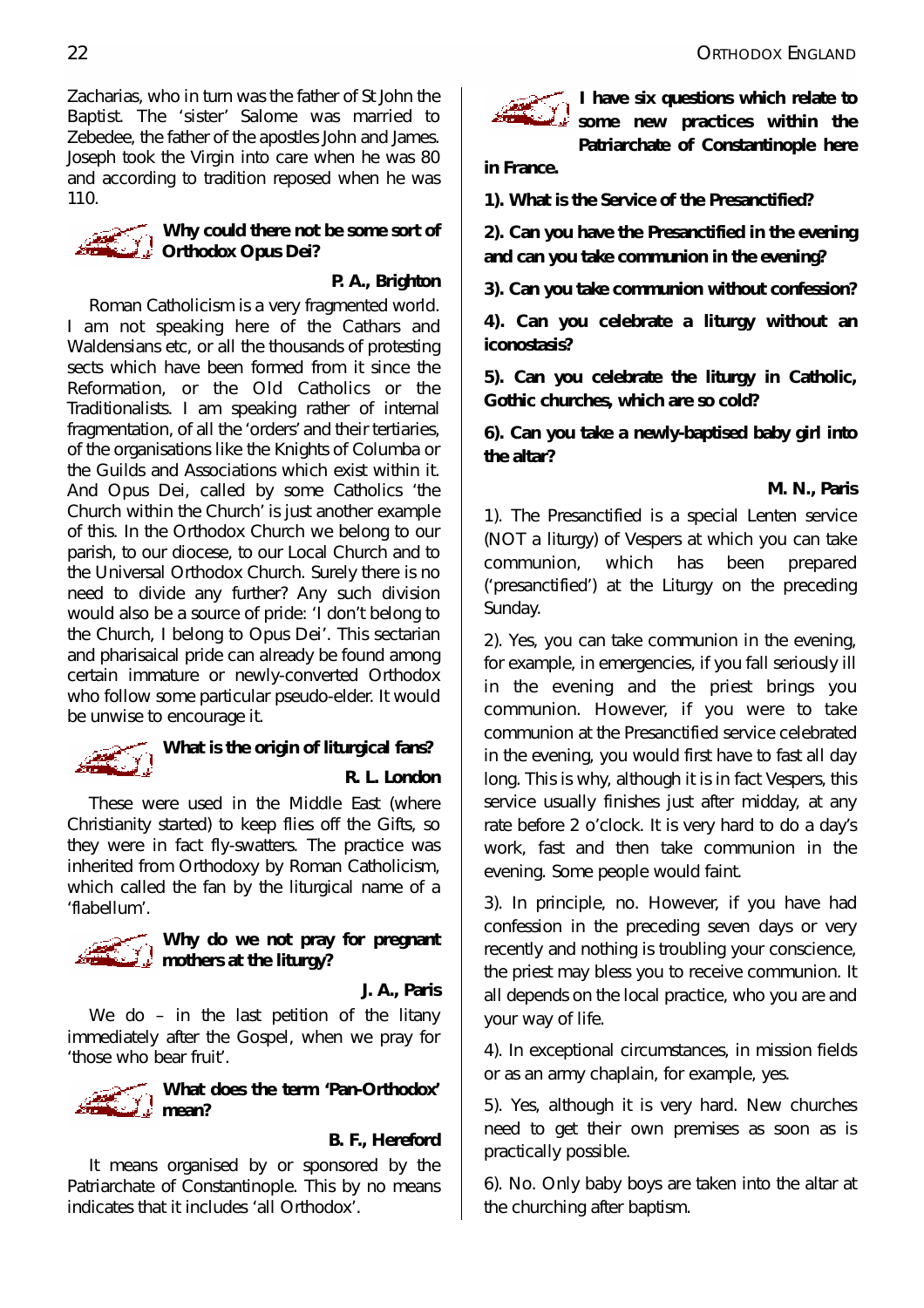# OPINION PAGE

# The Values of a Protestant Childhood Contradicted by Modern England

# by Jennifer Hunter

URING my childhood and as a young person, Christianity always played a major role in my life, although it was not always obvious to me as an individual. I was brought up URING my childhood and as a young person, Christianity always played a major role in my life, although it was not always by older parents in a modest household in Yorkshire. My parents sent me to a Sunday school at the local parish church, a Church of England church dedicated to St Peter. As a small child, we were instructed in our scriptures in the old church hall dating back to 1830. I fondly remember the patches of peeling paint, the wooden floorboards and the rows of metal and cloth chairs. I loved the songs such as 'Praise Him, Praise Him, all his little children', together with the accompaniment of our youthful voices on a rather tinny-sounding piano, A local lady called Mrs Dicks led our Sunday school. She wore a large hat, a woollen checked coat and commanded order in our ranks. She was a childhood deity in a small peaceful Sunday afternoon heaven and I was silent and behaved myself impeccably as a mark of respect.

Had respect not been shown, my parents would soon have heard about this. I would have received an appropriate 'pat on the back', as long as it was hard enough, oft enough and low enough as my lovely late father used to tell me frequently because he maintained that it would not do me any harm! During my childhood I received many nether regional pats and my father's words were justified because they did not do me any harm. Indeed, I have lived on to tell some interesting tales. Those childhood pats taught me the difference between 'right and wrong' and influenced me as strongly as the contents of my Sunday school sessions. I strive to maintain a strong moral code of behaviour, but in recent years I have been tempted to stray from my personal moral path on many occasions due to a series of unfortunate incidents!

The parish vicar was a wonderful Welshman (yes, we had 'foreigners' in my home at that time) who had served in the Second World War. He influenced me to 'turn the other cheek' when people were unkind to me and to treat others the way I would wish to be treated. The Rev A. G wynne John was another of my childhood deities and in middle age I fully appreciate his wisdom and counsel. I have made my worst mistakes during my adult life when I have lost my temper. If people anger me nowadays, I tend to remain perfectly tacit and remember his wise words. Control of my feelings has enabled me to avoid further conflict. Perhaps this is an English characteristic, but I cannot say that for certain. I know that I was taught to retain a 'stiff upper lip'. The words of my vicar combined with my English reserve ensure that people never know what I am really thinking and, therefore, they are less likely to wield power and control over me as an individual.

Our Sunday school teachers read Bible stories to us and we had to draw pictures and describe the story or parable which had been related to us. Those were the days of innocence and simplicity for me. I never questioned the teachings of the Bible and was brought up to believe that good deeds and hard work would bring pleasure and success in later life as well as spiritual riches, the meaning of which I, of course, at that point in my life failed to understand. My church instruction coincided with my religious instruction at a local preparatory school. We sang a hymn and said The Lord's Prayer every morning with our hands firmly pressed together and our eyes closed. My mind was far from closed although my eyes remained so as I accepted my Christian instruction and absorbed the traditional melodies and words. This was my whole world  $-$  a world of Christian instruction coupled with traditional values and prayers for my Queen and country.

Then I had faith in the future and believed I would contribute something valuable during my adult life within this personal world of hope. Forty years later, I feel confused and saddened. The traditional values, to which I still remain loyal, have been eroded and almost destroyed. I have woken up in middle age to find myself in the midst of a society which is governed by political correctness and driven by dishonesty. Secular values appear to take precedence over spiritual ones, and hard work and good behaviour most certainly fail to reap a harvest of rewards. Christianity is now under threat in a variety of ways

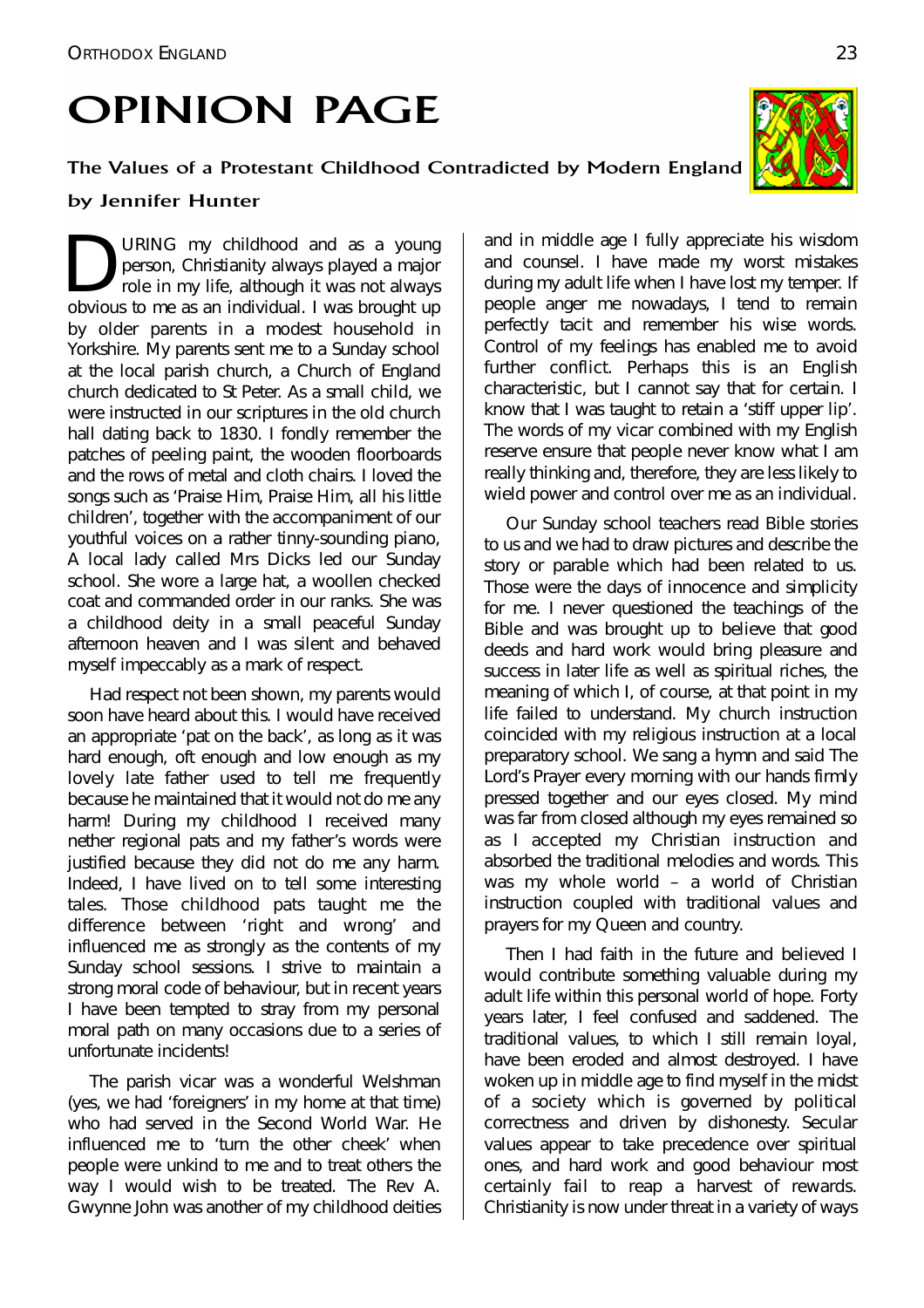as other religions are not simply tolerated, but promoted at the expense of Christian instruction and its accompanying way of life. I always had a lot of Roman Catholic friends in my home town. Some weeks ago, a small Roman Catholic Church in that area closed down and another church about three miles away was forced to close due to lack of funds. A very old congregational church building in the town was subjected (allegedly) to a brutal arson attack in summer and its ruins stand on a hill overlooking the town. The historic building must be demolished as all structures are now unsafe. At junior school I used to listen to the 'Pancake Bell' of that church of St Mary which heralded the oncoming of Lent Now the bell-tower is a ruin, but recently, and perhaps very significantly, the bell was found under a pile of debris.

Somehow, when reading about the bell, I sensed a glimmer of hope. Our way of life and Christian principles may have been eroded and smashed to pieces in recent years, but the solid soul of that particular church, namely the bell. remained in tact Perhaps the soul of my England, although buried deep beneath the rubble of crushed hopes, traditions and values still prevails, and I pray that it will be re-discovered and restored to its former glory. I equally pray that Christianity and spiritual values will come to the fore once again after being subjugated by those people who are brutally materialistic. I may appear to adopt a rather simplistic approach to life, but at least I am honest I pursue truth and authenticity and have grown weary of the triumph of deceit and spin.

The only true course for my country is to return to those old, traditional values which were based on Christian principles and firm, solid foundations such as the work ethic, discipline and respect for others. There can never be a perfect state or society, but I certainly believe that there can and should be a society which is considerably better than the one I find myself experiencing and enduring today. Not only have I lost my job and most of my family, but most significantly, I have lost my identity. It appears to me, also, that my country has lost its identity and I for one want my 'better life' and country back.



# **TRANSIATIONS**

- 'We all have the same  $God' = I can't be obtained$ to live a Christian life.
- 'There is only one God' = Absolutely true. What a pity you do not worship Him.
- 'I can't become Orthodox because of my culture' = I can't become a Christian because I am too attached to my worldly values.
- 'I am bored in church' = You don't pray.
- 'Everything is relative' = You are ignorant of the Absolute
- 'Good Luck' = May God be with you.
- 'I was lucky/fortunate' = God blessed you / Your guardian angel was protecting you / Someone was praying for you.
- 'It was a coincidence' = G od allowed it to happen.
- 'It's a fate worse than death' = You have no idea what you are talking about.
- It's not the end of the world' =  $No$ , not this time, but the end of our world can come at any time.
- 'Nothing is final until you're dead' = Nothing is final until you are spiritually dead.

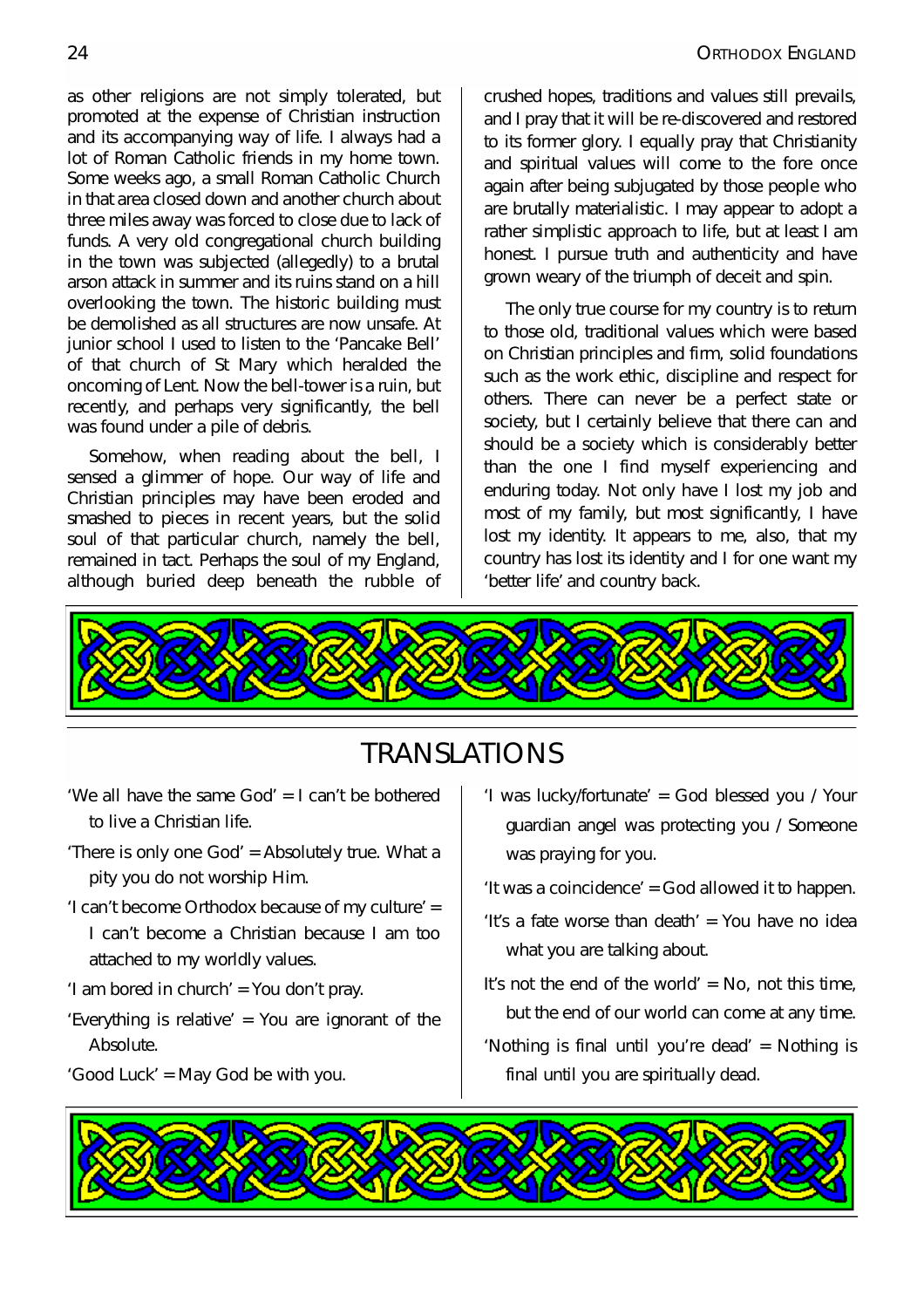# AT HERFFORD

**Words spoken by the poet John Masefield to the Right Worshipful the Mayor, the Councillors and Al dermen of Hereford, on T hur sday, October 23rd, 1 93 0**

HAVE now to thank you for the great and beautiful honour that you have paid me in giving  $\blacksquare$  me the Freedom of this City.

It is a very great honour to be received into any city of men and women, as a fellow citizen, with privileges that few of the citizens enjoy.

I am the more conscious of the honour, since you pay it to me because I am a poet. Often a poet is a solitary, who is not at one with his community, and only enters it to wound its members and himself, to rebel against it and outrage it because of something in his mind that is not in this world at all; and cannot adjust itself, but wants the moon or some image of the moon, and so lives restless and dies wretched, leaving behind him the images of his wants

Many poets would say 'I am nothing, and belong nowhere, but in my mood I go into a place that is better than anywhere, and the king and queen of that place are greater than anybody here, and give me words to say.'

I believe that Life is an expression of some Law, or Will, that has a purpose in each of its manifestations. I believe that this world is a shadow of another world.

And looking intently on what is brightest and most generous in this world, which is but a little and dim thing compared with the real world, the great beauty and bounty and majesty of the real world are borne in upon the soul.

I am linked to this County by subtle ties, deeper than I can explain: they are ties of beauty. Whenever I think of Paradise, I think of parts of this County. Whenever I think of a perfect Human State, I think of parts of this County. Whenever I think of the bounty and beauty of God, I think of parts of this County.

I know no land more full of bounty and beauty than this red land, so good for corn and hops and roses. I am glad to have lived in a country where nearly everyone lived on and by the land, singing as they carried the harvest home, and taking such pride in the horses, and in the great cattle, and in the cider trees. It will be a happy day for England when she realises that those things and the men



who care for them are the real weal th of a land: the beauty and the bounty of Earth being the shadow of Heaven.

Formerly, when men lived in the beauty and bounty of Earth, the reality of Heaven was very near; every brook and grove and hill was holy, and men out of their beauty and bounty built shrines so lovely that the spirits which inhabit Heaven came down and dwelt in them and were companions to men and women, and men listened to divine speech. All up and down this County are those lovely shrines, all of the old time.

I was born in this County, where there are so many of those shrines, the still living evidence that men here can enter Paradise. I passed my childhood looking out on these red ploughlands and woodland and pasture and lovely brooks, knowing that Paradise is just behind them. I have passed long years thinking on them, hoping that by the miracle of poetry the thought of them would get me into Paradise, so that I might tell people of Paradise, in the words learned there, and that people would then know and be happy.

I have not done that of course, or begun to, but in giving me this freedom you recognise that I have tried, and I therefore thank you.